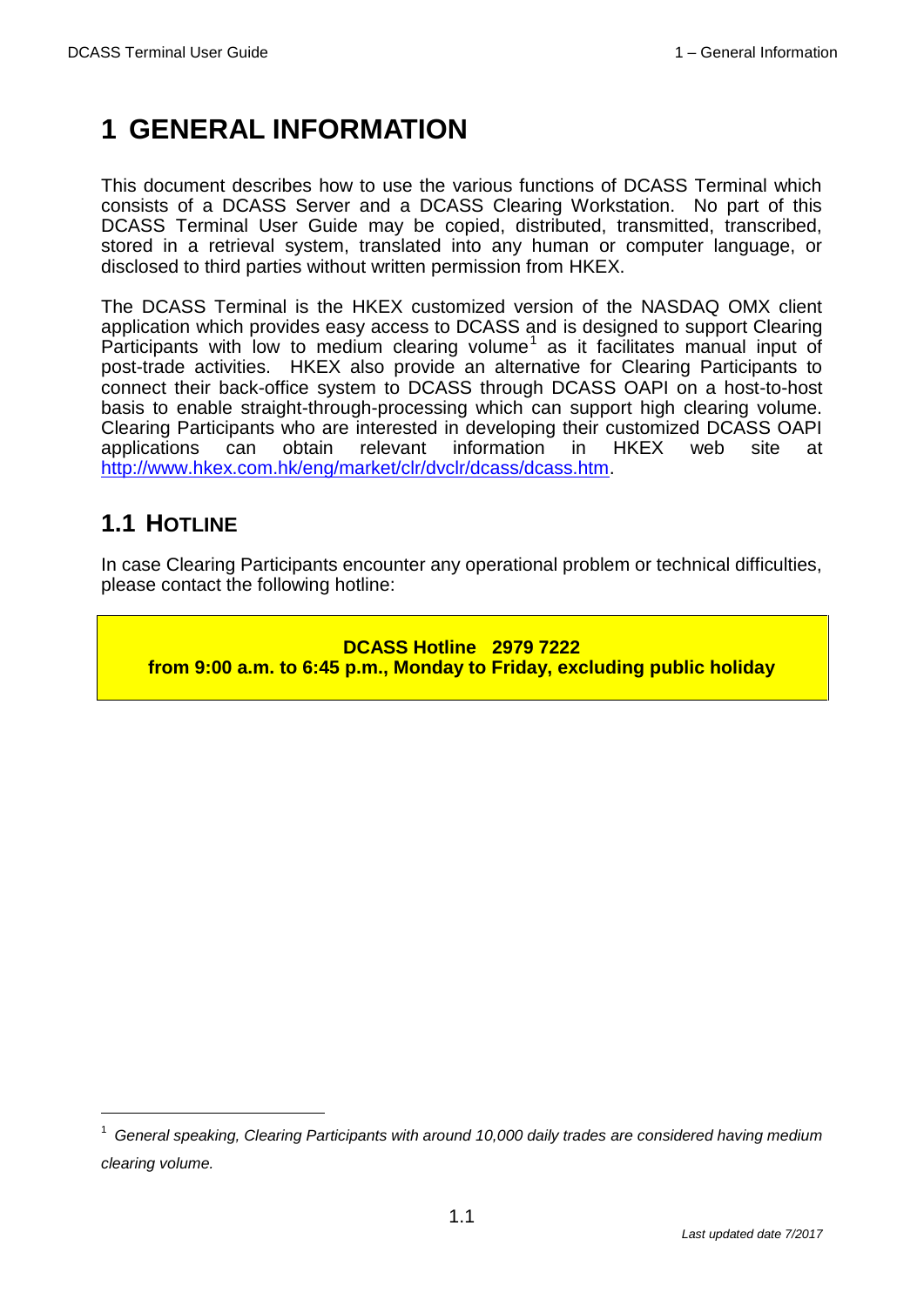## **1.2 INPUT SERVICING**

Certain transactions can only be input by the relevant Clearing House upon proper instructions from Clearing Participants. The instructions can be submitted by facsimile the appropriate Post-trade Input forms below to the Clearing House no later than the System Input Cutoff time. Under emergency situation, such as line failure or DCASS Terminal failure, Clearing Participants may also request the relevant Clearing House to input post-trade transactions on their behalf by submitting the appropriate On-Behalf-Of Processing Request forms below no later than the System Input Cutoff time. The below forms can be downloaded from **HKEX website**.

|                                                                                                                                                 | <b>Clearing House</b> |                     |  |  |  |
|-------------------------------------------------------------------------------------------------------------------------------------------------|-----------------------|---------------------|--|--|--|
| <b>Function</b>                                                                                                                                 | <b>HKCC</b>           | <b>SEOCH</b>        |  |  |  |
| <b>Post-trade Input forms:</b>                                                                                                                  |                       |                     |  |  |  |
| Position netting between standard and<br><b>Flexible Option series</b>                                                                          | Form 4                | N/A                 |  |  |  |
| <b>External position transfer</b>                                                                                                               | Form 5                | Form A5             |  |  |  |
| Annulment of position netting                                                                                                                   | Form 6                | Form A6             |  |  |  |
|                                                                                                                                                 |                       |                     |  |  |  |
| On-Behalf-Of Processing Request forms *:                                                                                                        |                       |                     |  |  |  |
| <b>Rectify trade</b>                                                                                                                            | Form 1                | Form A1             |  |  |  |
| Give up / take up request                                                                                                                       | Form 2                | Form A <sub>2</sub> |  |  |  |
| Average price trade (APT)                                                                                                                       | Form 3                | Form A3             |  |  |  |
| Internal position transfer, position netting<br>for same series and different series (except<br>between standard and Flexible Option<br>series) | Form 4                | Form A4             |  |  |  |
| Cover / decover call request <sup>#</sup>                                                                                                       | N/A                   | Form A7             |  |  |  |
| Exercise / exercise adjustment request <sup>#</sup>                                                                                             | N/A                   | Form A8             |  |  |  |

*Notes:* 

*\* On-Behalf-Of Processing services are subject to charges*

# *Emergency on-behalf input transactions are not applicable to After-Hours Futures Trading session*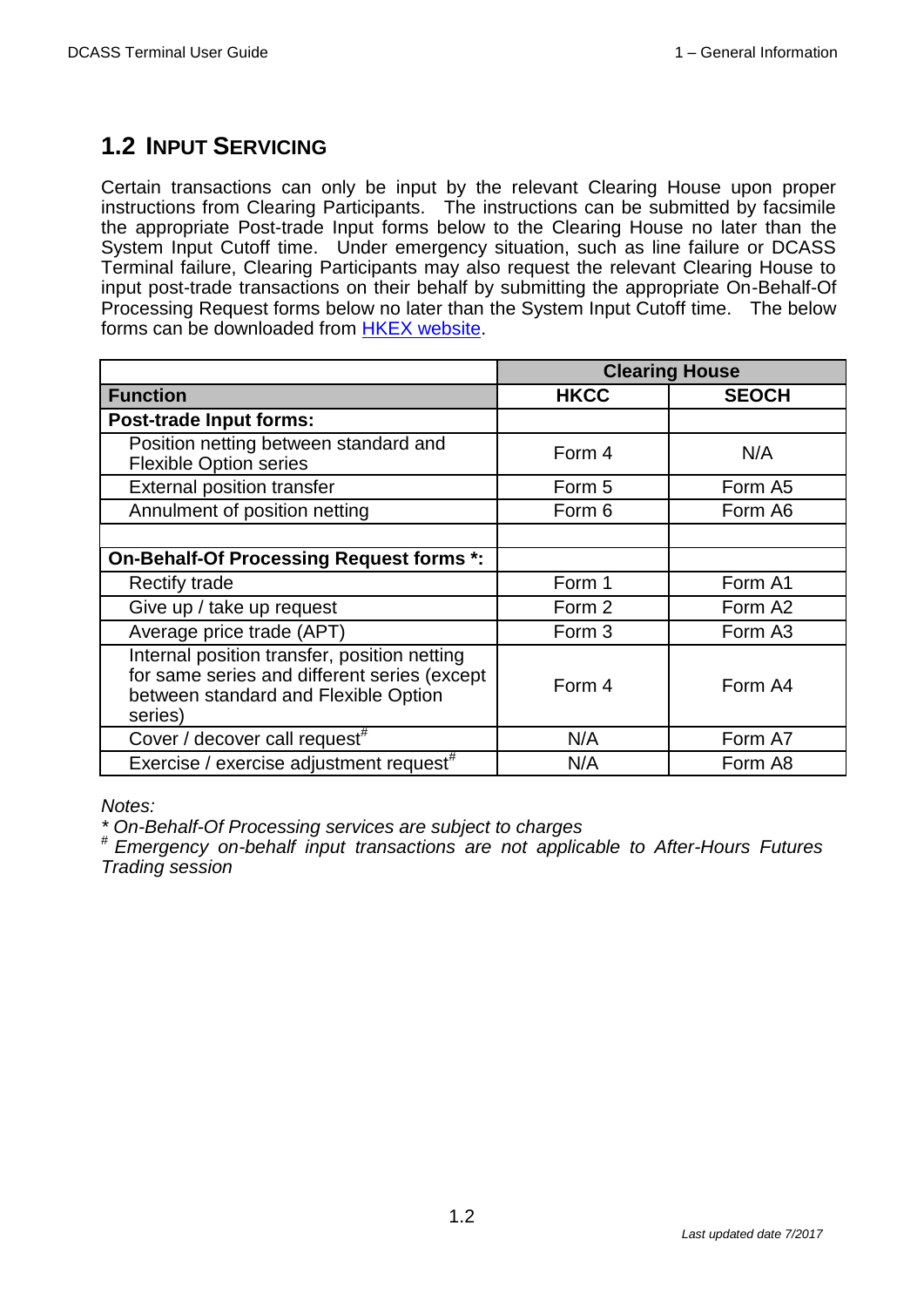# **1.3 OPERATION TIMELINE**

| <b>Time</b>                                                                               | <b>Activities</b>                                                                                                                                                                                                                                                                                             |
|-------------------------------------------------------------------------------------------|---------------------------------------------------------------------------------------------------------------------------------------------------------------------------------------------------------------------------------------------------------------------------------------------------------------|
|                                                                                           | <b>From 5:00 a.m. to 7:30 a.m.</b> Close for post-trade adjustments<br>Open for queries for all products                                                                                                                                                                                                      |
| After 7:30 a.m. to Before<br>Pre-market / 30 mins prior<br>to Market Open of T<br>session | (i) Open for queries only:<br><b>Interest Rate Products</b><br><b>Equity Products</b><br>Equity Index Products except those listed in (ii)<br>below                                                                                                                                                           |
|                                                                                           | (ii) Open for both post-trade adjustments and queries:<br>Hang Seng Index Futures/Options,<br>Mini-Hang Seng Index Futures/Options<br><b>H-shares Index Futures/Options</b><br>Mini-H shares Index Futures/Options<br>- Flexible Index Options<br><b>RMB Currency Futures/Options</b><br><b>Metal Futures</b> |
| <b>From Pre-market / 30 mins</b><br>prior to Market Open of T<br>session up to 6:45 p.m.  | Open for post-trade adjustments <sup>1</sup> and queries for all<br>products<br>Report download for previous business day is restricted                                                                                                                                                                       |
|                                                                                           | from 6:45 p.m. onward <sup>2</sup>                                                                                                                                                                                                                                                                            |
| From 5:15 p.m. to 12:30<br>a.m. next calendar day                                         | Open for post-trade adjustments and queries for next day<br>trades of:<br><b>Hang Seng Index Futures</b><br><b>Mini-Hang Seng Index Futures</b><br><b>H-shares Index Futures</b><br>Mini-H shares Index Futures                                                                                               |
| next calendar day                                                                         | <b>From 5:15 p.m. to 1:45 a.m.</b> Open for post-trade adjustments and queries for next day<br>trades of:<br><b>Metal Futures</b><br><b>RMB Currency Futures</b>                                                                                                                                              |
| After 6:45 p.m.                                                                           | Close for post-trade adjustments for historical and current<br>day trades <sup>3</sup>                                                                                                                                                                                                                        |
| <b>SEOCH AB end time<sup>3</sup></b>                                                      | 7:10 p.m.                                                                                                                                                                                                                                                                                                     |
| <b>HKCC AB end time<sup>3</sup></b>                                                       | 9:00 p.m.                                                                                                                                                                                                                                                                                                     |
| <b>Evening Batch end time<sup>3</sup></b>                                                 | 9:30 p.m.                                                                                                                                                                                                                                                                                                     |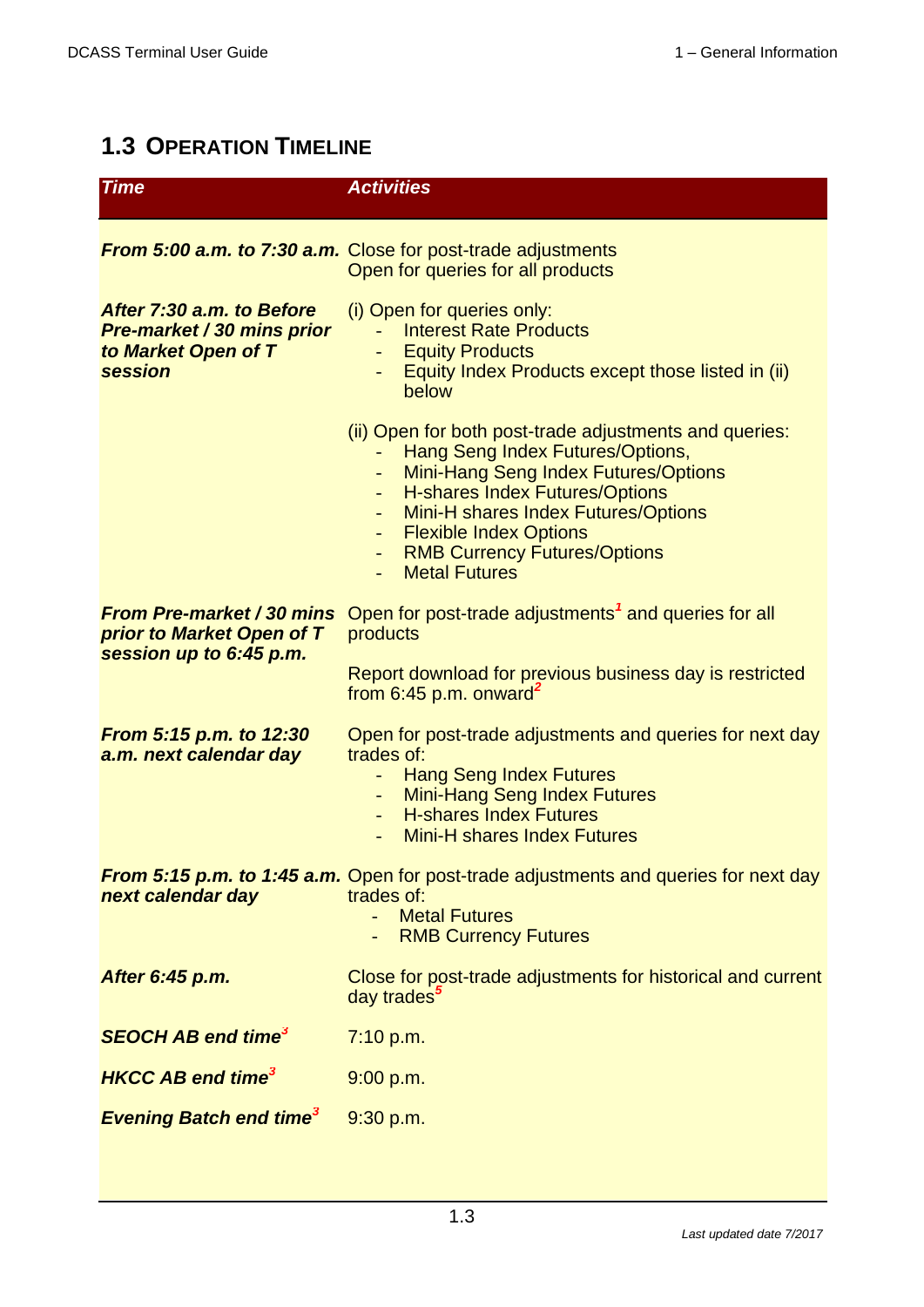| <b>Time</b>                             | <b>Activities</b>                                                                                                                                                                                                |
|-----------------------------------------|------------------------------------------------------------------------------------------------------------------------------------------------------------------------------------------------------------------|
| After 12:30 a.m. next<br>calendar day   | Close for post-trade adjustments for next day trades of:<br><b>Hang Seng Index Futures</b><br>$\omega_{\rm{max}}$<br>- Mini-Hang Seng Index Futures<br>- H-shares Index Futures<br>- Mini-H shares Index Futures |
| After 1:45 a.m. next<br>calendar day    | Close for post-trade adjustments for next day trades of:<br><b>Metal Futures</b><br><b>RMB Currency Futures</b><br>$\sim$                                                                                        |
| <b>Night Batch end time<sup>4</sup></b> | 5:00 a.m. next calendar day<br>All logins to DCASS will be terminated by night batch<br>process.                                                                                                                 |

#### *Notes:*

- *1) Post-trade adjustments include the following transactions: rectify trade, give up and take up, position transfer, position netting, exercise request, cover call, average price trade*
- *2) Reports will be automatically downloaded to the DCASS Server when they are available. In case the reports need to be manually retrieved again, it can be done before 6:45 p.m. (System Input Cutoff Time for historical and current day trades) on the next business day except for Risk Parameter File (RPF). Clearing Participants can retrieve RPF via DCASS Terminal before 8:30 a.m. on the next business day or download it from HKEX website at [http://www.hkex.com.hk/eng/market/rm/rm\\_dcrm/riskdata/rpf/riskdata.asp.](http://www.hkex.com.hk/eng/market/rm/rm_dcrm/riskdata/rpf/riskdata.asp)*
- *3) End time for AB and batch jobs are estimation. It may be earlier or later.*
- *4) Curfew will start at 1:45 a.m., so from 1:45 a.m. to 5:00 a.m. next calendar day, DCASS Server will not be able to reconnect to DCASS Host if the DCASS Server has been logged out within that said time period.*
- *5) Participants are strongly encouraged to complete their post-trade activities 30 minutes before 6:45 p.m., the 30 minutes to 6:45 p.m. should be treated as Emergency Buffer for post-trade input.*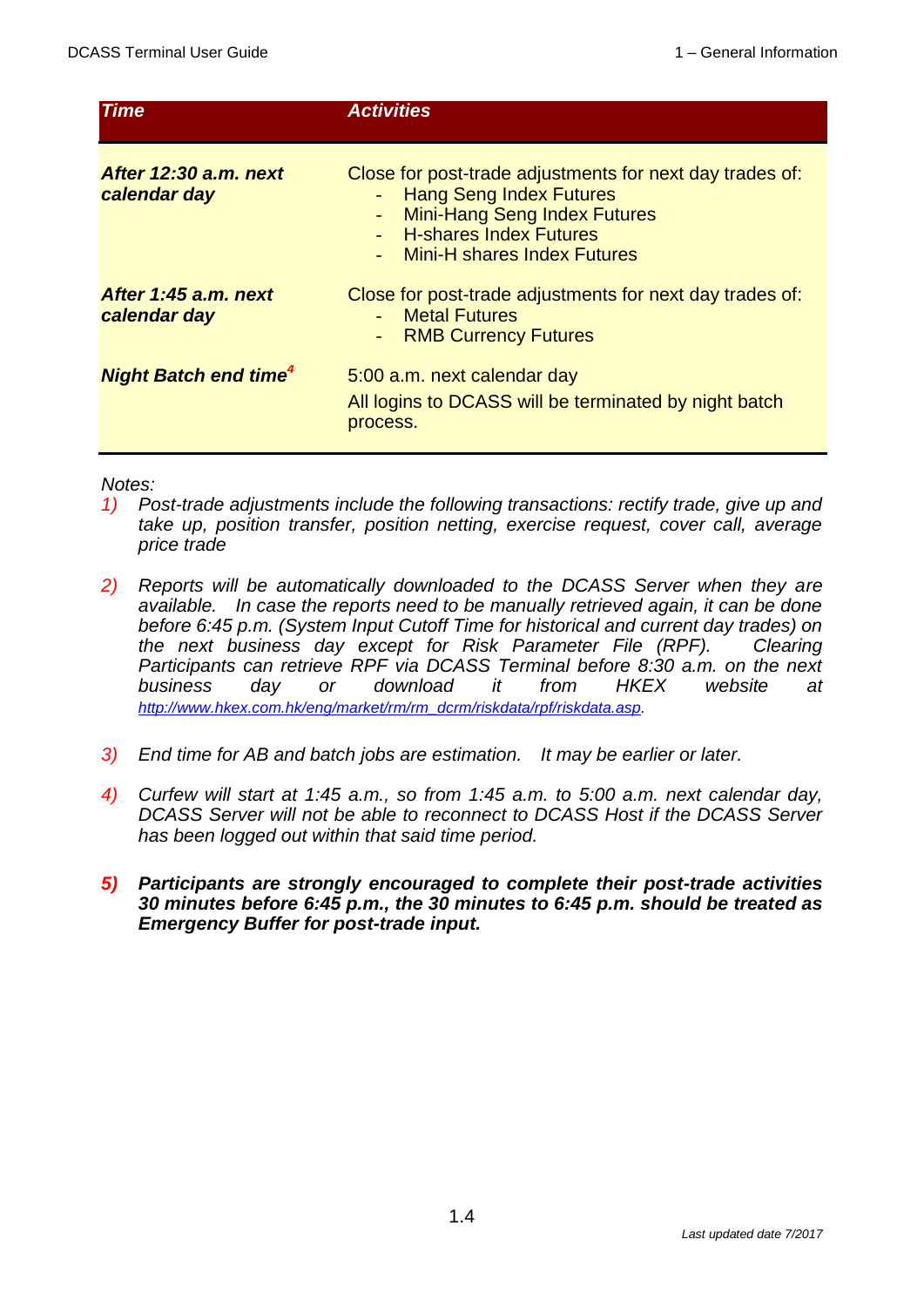## **1.4 USING THE DCASS TERMINAL**

Clearing Participants can retrieve trade and position information, issue exercise requests, perform trade give up and take up operations, make covered call requests, etc. To facilitate faster access, the DCASS Terminal stores most of the information in the participant's local machine.

BU\_xxxx101 and BU\_xxxx102 is the standard naming convention for DCASS Terminal User Ids, where "Cxxx" is the DCASS Customer Code of the Clearing Participant. Should Clearing Participants want to request for additional DCASS Terminal User IDs, they have to provide justification and contact Clearing House for such request. However, please note that there can only be 5 concurrent login of Terminal User IDs for each DCASS Server.

### **1.4.1 STARTING THE DCASS TERMINAL**

- 1. Logon to Windows
- 2. Start the DCASS Terminal from the desktop icon or from the Start menu.
- 3. The DCASS Terminal main menu and the login prompt will appear.

|                   |  | $\frac{1}{2}$ HKEx - 40662 - Genium INET Clearing Workstation 1 - 2.0.0801.40662 |  |  | ادا |    |
|-------------------|--|----------------------------------------------------------------------------------|--|--|-----|----|
| File              |  | Edit View Account Deal-Trade Exercise Clearing Series Margin Help                |  |  |     |    |
| $\mathbb{Z}_i$ by |  |                                                                                  |  |  |     |    |
| Genium            |  |                                                                                  |  |  |     | NU |

4. Use the DCASS User information assigned by HKEX to login



*Note:*

*Please bear in mind that screens displayed in this user guide were taken during testing and may differ from the actual screens in the production environment. Use them as a guide only.*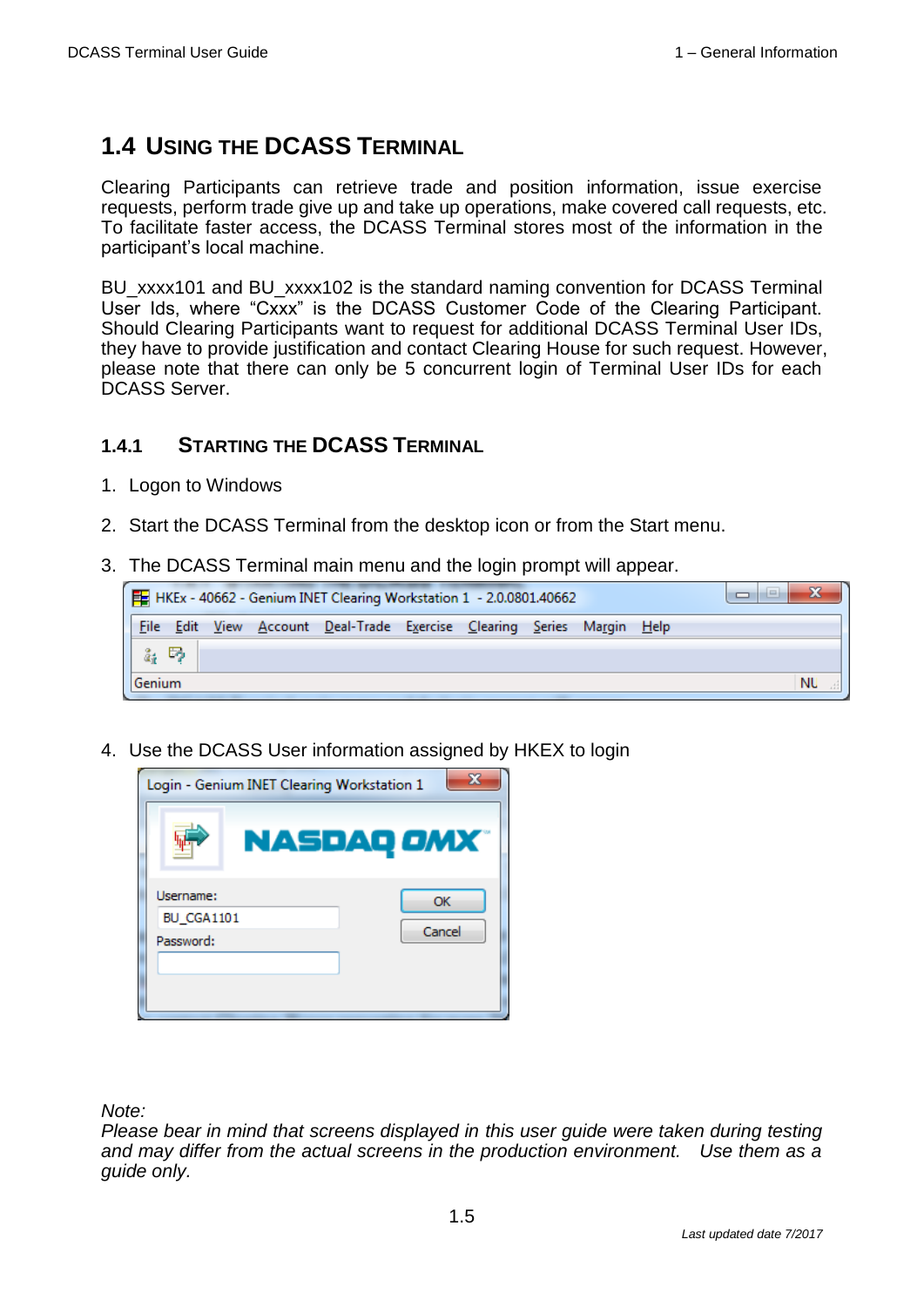#### **1.4.2 FIRST TIME LOGIN OR WHEN THE PASSWORD IS EXPIRED**

If the user provided to Clearing Participants is expired (the first time user or password expired every 90 days), Clearing Participants are required to change the password during login. After the password is changed, Clearing Participants are required to re-login again. Steps are as follows:

i) Clearing Participants will be asked to change their password:



ii) "Change password" screen appears and Clearing Participants are required to provide the <New Password> and <Confirm Password>:

| Change password   |              |
|-------------------|--------------|
| Old password:     | OK<br>Cancel |
| New password:     |              |
| Confirm password: |              |

iii) A confirmation message will be given to inform Clearing Participants the password has been changed:



iv) Then Clearing Participants will be required to re-login again using the new password.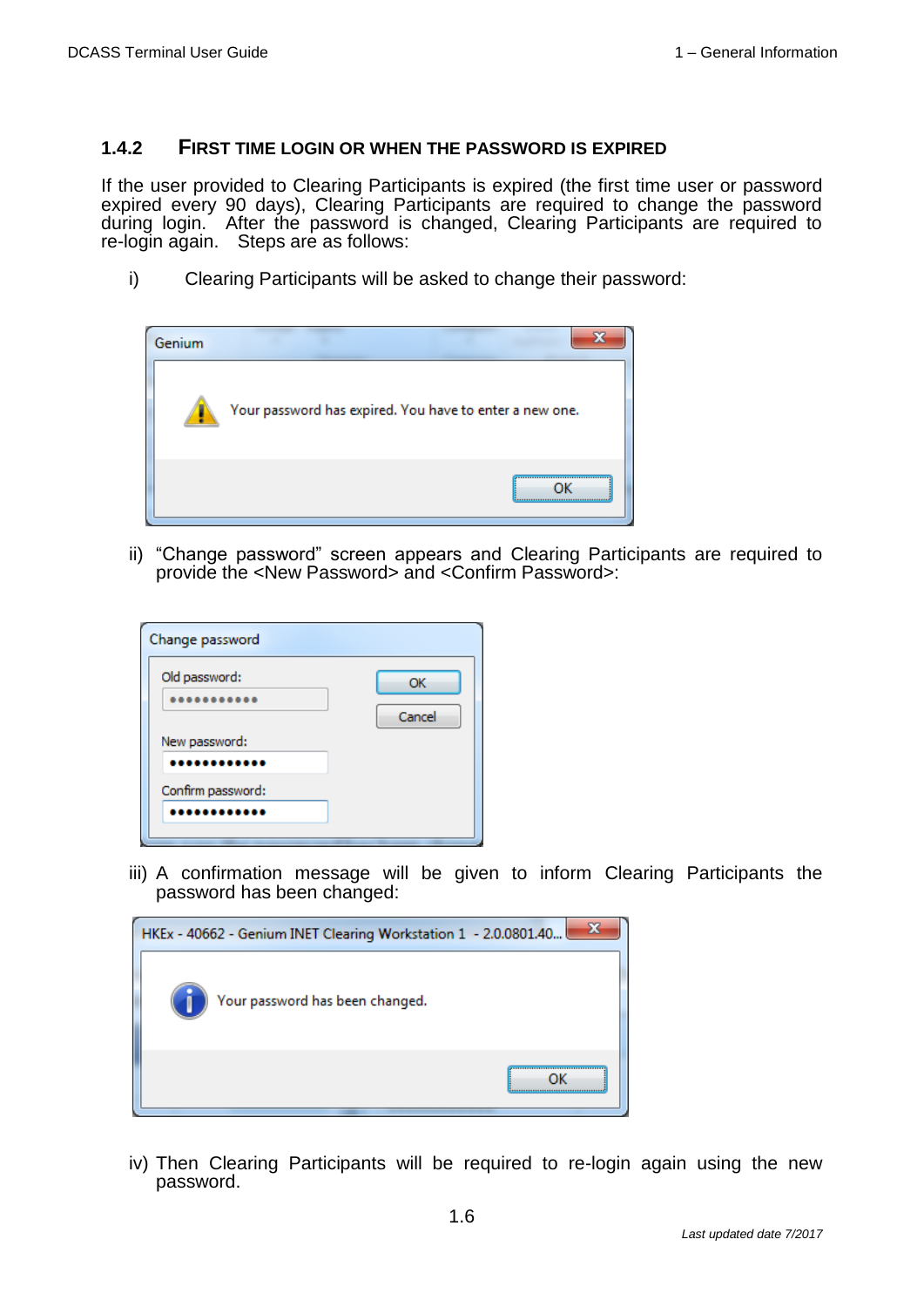*Notes:*

- *1) Clearing Participants will not be able to login the system if they do not change their password*
- *2) Percent (%) and backslash (\) are not accepted for password character.*
- *3) The message of "Your password has been changed" will be given whenever the user is updated in the system. For example, if the access right of the user is changed by DCASS Administrator.*

#### **1.4.3 CHANGE PASSWORD BEFORE PASSWORD EXPIRATION**

Clearing Participants can change the password before the password is expired. Simply select "Change Password" from the "File" menu when Clearing Participants are using DCASS Terminal.

|      | HKEx - 40662 - Genium INET Clearing Workstation 1 - 2.0.0 |  |  |
|------|-----------------------------------------------------------|--|--|
| File | Edit View Account Deal-Trade Exercise Clearing            |  |  |
|      | Print                                                     |  |  |
|      | Send as mail                                              |  |  |
|      | Change Password                                           |  |  |

Unlike changing password during login, Clearing Participants need to provide their password (old password) before they can change it.

| Change password   |              |
|-------------------|--------------|
| Old password:     | OK<br>Cancel |
| New password:     |              |
| Confirm password: |              |

#### **1.4.4 PROBLEM LOGIN**

The followings are the error messages Clearing Participants may encounter during login if Clearing Participants input either incorrect user name, incorrect password or other invalid login attempt.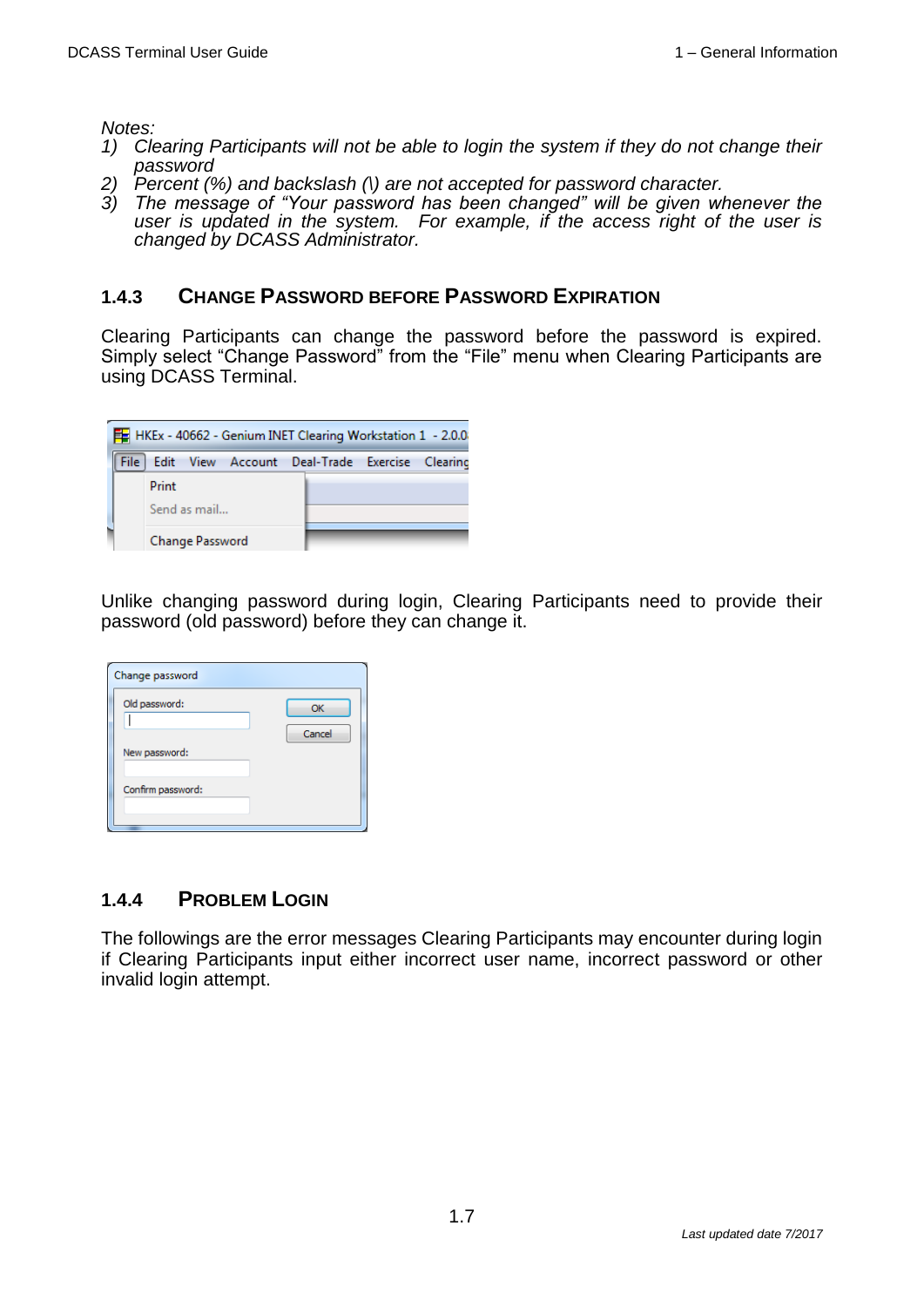

Other invalid login attempt can be due to:

- a) The user is locked by the system due to too many invalid login attempts (10 times);
- b) Clearing Participants are trying to login the system when the system is not available (e.g. during curfew period).

In case of (a), please contact DCASS Hotline at 2979 7222 for unlock of login account. For (b), please try to login the system when it is available. Invalid login attempts also include login from unauthorized location.

#### **1.4.5 WORKING WITH WINDOWS**

The DCASS Terminal allows multiple windows to be opened on the screen at the same time. Only one window can be active at any time and the active window is indicated by the active title bar. In the screenshot below, the Exercise History window is the active window. To switch the active window to another window, simply click on it and it will be brought to the front of the screen.

|                                                                                                                                                          |                                                                                       |                                                                           |                                                                                                                  |                                                                |                                                                                                                       |                                                                                                                   |                                                   |                                                                                                         | EHKEx - 40662 - Genium INET Clearing Workstation 1 - 2.0.0801.40662                                                                                                                                                                                                                                                   |            |                                |                                                                     |                | $\Box$                           |
|----------------------------------------------------------------------------------------------------------------------------------------------------------|---------------------------------------------------------------------------------------|---------------------------------------------------------------------------|------------------------------------------------------------------------------------------------------------------|----------------------------------------------------------------|-----------------------------------------------------------------------------------------------------------------------|-------------------------------------------------------------------------------------------------------------------|---------------------------------------------------|---------------------------------------------------------------------------------------------------------|-----------------------------------------------------------------------------------------------------------------------------------------------------------------------------------------------------------------------------------------------------------------------------------------------------------------------|------------|--------------------------------|---------------------------------------------------------------------|----------------|----------------------------------|
| Trade History - HKEx - 40662 - Genium CW1                                                                                                                |                                                                                       |                                                                           |                                                                                                                  |                                                                |                                                                                                                       |                                                                                                                   |                                                   |                                                                                                         | File Edit View Account Deal-Trade Exercise Clearing Series Margin Help                                                                                                                                                                                                                                                |            |                                |                                                                     |                | . jo                             |
| Account: ***<br>From time: 7/9/2013<br>Low price: 0.00                                                                                                   |                                                                                       | Series:<br>12:00:00 AM To time:                                           | High price: 0.00                                                                                                 | <u> 1</u><br>11:59:59 PM                                       | Type<br>V Normal trades<br>$\nabla$ Transfer trades<br>V Transkory trade:                                             | State<br>$\nabla$ Rectified trades<br>Exclude empty trades<br>Exclude holding trades<br>Exclude unadjusted trades | Free text:<br>Counterparty **<br>Ext trade nbr: * |                                                                                                         | $\frac{2}{4}$<br>Genium<br>$T = 350$                                                                                                                                                                                                                                                                                  |            |                                |                                                                     |                | NUM                              |
| Pos account                                                                                                                                              | Series                                                                                |                                                                           | B/S Qty left Quantity Unadj State                                                                                | T+1 Deal source                                                | Price Client                                                                                                          | Effect Combo series<br>Type                                                                                       | Combo price                                       | Trade nbr O/C/N/D                                                                                       | As of                                                                                                                                                                                                                                                                                                                 | Created    | Modified                       | Attention Clearing Date                                             | Trade Report   |                                  |
| HK CGA1 C HSINB<br>HK CGA1 CHSIN3<br>489<br>A ZIUIUOUI<br>Clearing Information - HKEx - 40662 - Genium CW1<br>Account:<br>Delivery series:<br>From time: | HK CGA1 A BCL3.60L3<br>HK CGA1 A BCL3.60L3<br>$\frac{1}{\sqrt{2}}$<br>***<br>7/9/2013 | 10 <sup>°</sup><br>B.<br>B.<br>10<br>B<br>10<br>lв<br>10<br>- 15.<br>الصد | 10 <sup>°</sup><br>10 <sup>1</sup><br>10 <sup>1</sup><br>10 <sup>1</sup><br>المد<br>Series:<br>To time: 7/9/2013 | <b>EMP</b><br><b>EMP</b><br>EMP<br>Account:<br>From<br>Account | 21.038 C<br>∤1.038  С<br>0.42 A1<br>Exercise History - HKEx - 40662 - Genium CW1<br>888<br>7/9/2013<br>Series<br>Type | Standard O<br>Standard O<br>l Standard O<br>Series:<br>12:00:00 AM<br>To time:<br>Quantity<br>Exercise nbr        | Exercise reg nbr                                  | 88731 O<br>887530<br>25226 O<br><b>HEIX</b><br>$\overline{\phantom{a}}$<br>11:59:59 PM<br>Created State | 7/9/2013 7:14:49 A 7/9/2013 7:14:49 A 7/9/2013 7:14:49 AM<br>7/9/2013 7:14:51 A 7/9/2013 7:14:51 A 7/9/2013 7:14:51 AN<br>7/9/2013 7:15:01 A 7/9/2013 7:15:01 A 7/9/2013 7:15:01 AM<br>7/9/2013 7:15:01 A 7/9/2013 7:15:01 A 7/9/2013 7:15:01 AM<br><b>BEAMATH THAT AT A RANAH THE AT A REAL AND A THAT AT ALL AT</b> |            |                                | 7/9/2013<br>7/9/2013<br>7/9/2013<br>7/9/2013<br>$H_{\text{M}}$<br>> | Search         | $\mathbf{E}$<br>Close<br>$ \Box$ |
|                                                                                                                                                          |                                                                                       |                                                                           |                                                                                                                  |                                                                |                                                                                                                       |                                                                                                                   |                                                   |                                                                                                         |                                                                                                                                                                                                                                                                                                                       |            |                                |                                                                     |                |                                  |
| Account                                                                                                                                                  | Series                                                                                | Event                                                                     | Class                                                                                                            |                                                                |                                                                                                                       |                                                                                                                   |                                                   |                                                                                                         | Original Clearing Date                                                                                                                                                                                                                                                                                                | Contr size | Deliv Unit<br>Deliv Properties | Delivery account                                                    | Delivery state | Delive -                         |
| HK CGA1 C                                                                                                                                                | EF3U3                                                                                 | Trade                                                                     | Fee 4                                                                                                            |                                                                |                                                                                                                       |                                                                                                                   |                                                   |                                                                                                         | 7/9/2013                                                                                                                                                                                                                                                                                                              |            |                                | 648 HK CGA1 C1                                                      |                | Normal_                          |
| HK CGA1 C                                                                                                                                                | EF3U3                                                                                 | Trade                                                                     | Fee 1                                                                                                            |                                                                |                                                                                                                       | Cancel                                                                                                            | Search                                            | Close                                                                                                   | 7/9/2013                                                                                                                                                                                                                                                                                                              |            |                                | 648 HK CGA1 C1                                                      |                | Normal                           |
| HK CGA1 C                                                                                                                                                | EF3U3                                                                                 | Trade                                                                     | Fee 4                                                                                                            |                                                                |                                                                                                                       |                                                                                                                   |                                                   |                                                                                                         | 7/9/2013                                                                                                                                                                                                                                                                                                              |            |                                | 649 HK CGA1 C1                                                      |                | Normal                           |
| HK CGA1 C                                                                                                                                                | EF3U3                                                                                 | Trade                                                                     | Fee 1                                                                                                            |                                                                |                                                                                                                       |                                                                                                                   |                                                   |                                                                                                         | 7/9/2013                                                                                                                                                                                                                                                                                                              |            |                                | 649 HK CGA1 C1                                                      |                | Normal                           |
| HK CGA1 C                                                                                                                                                | EF3U3                                                                                 | Trade                                                                     | Fee 4                                                                                                            | $\overline{\mathbf{u}}$                                        | $-0.001$ MKD                                                                                                          | 77972015                                                                                                          | στυχοιο                                           | 2021-11212012                                                                                           | 7/9/2013                                                                                                                                                                                                                                                                                                              |            |                                | 650 HK CGA1 C1                                                      |                | Normal                           |
| HK CGA1 C                                                                                                                                                | EF3U3                                                                                 | Trade                                                                     | Fee 1                                                                                                            | 10                                                             | $-60.00$ HKD                                                                                                          | 7/9/2013                                                                                                          | 7/10/2013                                         | 3037 7/9/2013                                                                                           | 7/9/2013                                                                                                                                                                                                                                                                                                              |            |                                | 650 HK CGA1 C1                                                      |                | Normal                           |
| HK CGA1 C                                                                                                                                                | EF3U3                                                                                 | Trade                                                                     | Fee 4                                                                                                            | 10                                                             | $-6.00$ HKD                                                                                                           | 7/9/2013                                                                                                          | 7/10/2013                                         | 3039 7/9/2013                                                                                           | 7/9/2013                                                                                                                                                                                                                                                                                                              |            |                                | 651 HK CGA1 C1                                                      |                | Normal                           |
| HK CGA1 C                                                                                                                                                | EF3U3                                                                                 | Trade                                                                     | Fee 1                                                                                                            | 10 <sup>1</sup>                                                | $-60.00$ HKD                                                                                                          | 7/9/2013                                                                                                          | 7/10/2013                                         | 3039 7/9/2013                                                                                           | 7/9/2013                                                                                                                                                                                                                                                                                                              |            |                                | 651 HK CGA1 C1                                                      |                | Normal                           |
| HK CGA1 C<br><b>Section</b>                                                                                                                              | EF3U3                                                                                 | Trade                                                                     | Fee 4                                                                                                            | 10 <sup>1</sup>                                                | $-6.00$ HKD                                                                                                           | 7/9/2013                                                                                                          | 7/10/2013                                         | 3041 7/9/2013                                                                                           | 7/9/2013                                                                                                                                                                                                                                                                                                              |            |                                | 652 HK CGA1 C1                                                      |                | Normal -<br>$\sqrt{2}$           |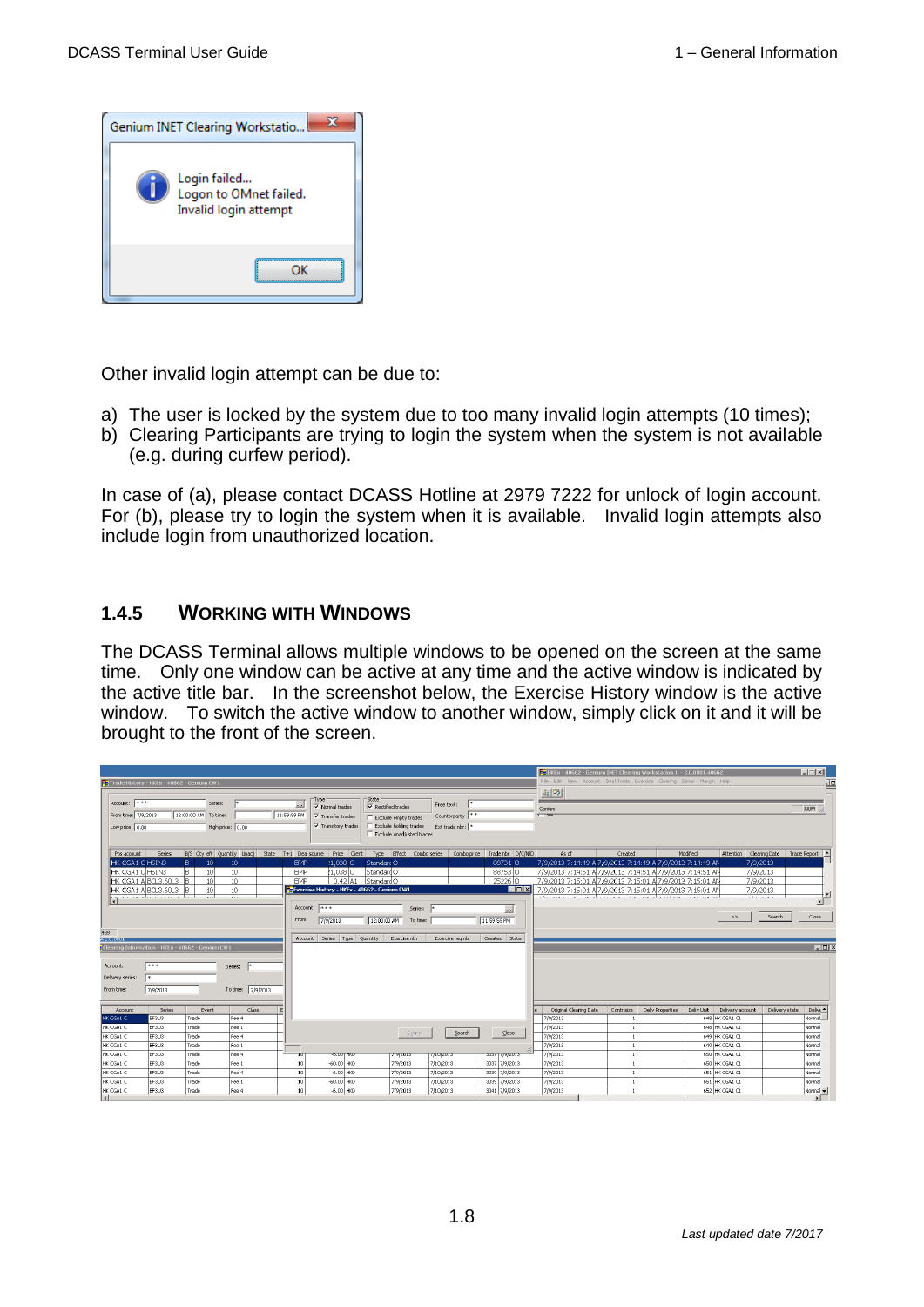Click on the top left corner of the windows' title bar to open the standard menu:



| <b>Function</b> | <b>Description</b>                                          |
|-----------------|-------------------------------------------------------------|
| Restore         | Restores the window to its previous size and location       |
| a               |                                                             |
| Move            | Allows the active window to be moved by moving the mouse or |
|                 | by pressing the arrow keys                                  |
| <b>Size</b>     | Allows the active window to be resized by moving the mouse  |
|                 | or by pressing the arrow keys                               |
| Minimize        | Hides the active window into the taskbar                    |
|                 |                                                             |
| Maximize        | Maximizes the active window to full size                    |
|                 |                                                             |
| Close           | Closes the active window                                    |
|                 | Shortcut: Alt + F4                                          |
|                 |                                                             |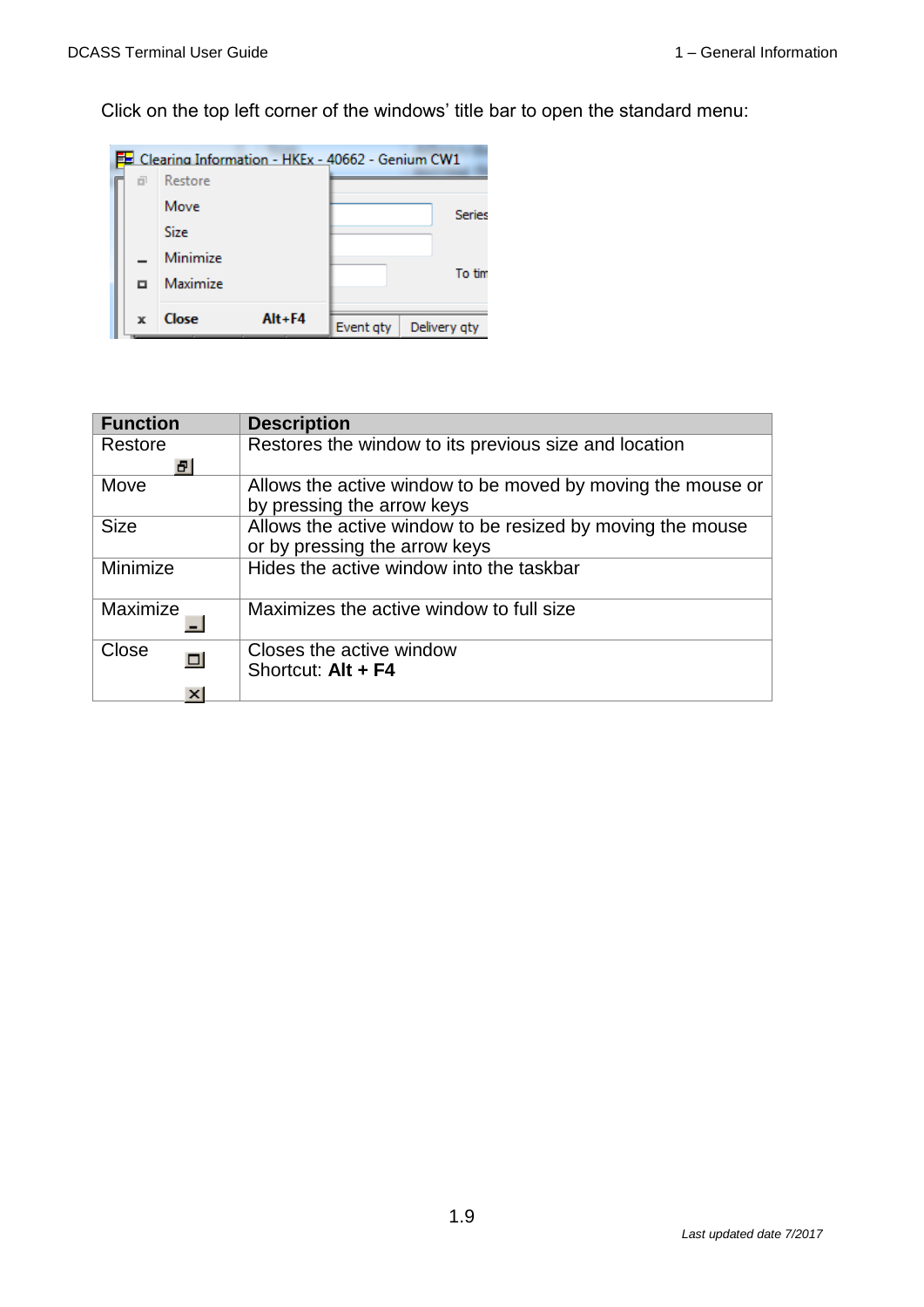## **1.5 APPLICATION FEATURES**

Most of the windows in the DCASS Terminal share common characteristics such as the selection filters, the main data table and action buttons at the bottom of the window.

|                  |               |                |                  | To time: 09/07/2013 |                 |                 |               |                 |          |                 |
|------------------|---------------|----------------|------------------|---------------------|-----------------|-----------------|---------------|-----------------|----------|-----------------|
| Account          | <b>Series</b> | Event          | Class            | Event gty           | Delivery gty    | Delivery series | Clearing date | Settlement date | Event id | Settle ins' A   |
| HK CGA1C1        | CUSN3         | Mark-to-market | Variation margin | $\mathbf{0}$        |                 | 0.00 CNY        | 09/07/2013    | 10/07/2013      |          | 179 09/07/2013  |
| HK CGA1 C        | VHSQ3         | Trade          | Fee 4            | 10                  | $-6.00$ HKD     |                 | 09/07/2013    | 10/07/2013      |          | 1660 09/07/2013 |
| HK CGA1C         | VHSQ3         | Trade          | Fee 1            | 10                  | $-100.00$ HKD   |                 | 09/07/2013    | 10/07/2013      |          | 1660 09/07/2013 |
| HK CGA1C         | VHSQ3         | Trade          | Fee 4            | 10                  | $-6.00$ HKD     |                 | 09/07/2013    | 10/07/2013      |          | 1665 09/07/2013 |
| HK CGA1C         | VHSO3         | Trade          | Fee 1            | 10                  | $-100.00$ HKD   |                 | 09/07/2013    | 10/07/2013      |          | 1665 09/07/2013 |
| HK CGA1 C        | VHSQ3         | Trade          | Fee 4            | 10                  | $-6.00$ HKD     |                 | 09/07/2013    | 10/07/2013      |          | 1690 09/07/2013 |
| HK CGA1 C        | VHSQ3         | Trade          | Fee 1            | 10                  | $-100.00$ HKD   |                 | 09/07/2013    | 10/07/2013      |          | 1690 09/07/2013 |
| HK CGA1C1        | <b>VHSN3</b>  | Mark-to-market | Variation margin | 100                 |                 | $0.00$ HKD      | 09/07/2013    | 10/07/2013      |          | 1709 09/07/2013 |
| HK CGA1H1        | <b>VHSN3</b>  | Mark-to-market | Variation margin | 100                 | $0.00$ HKD      |                 | 09/07/2013    | 10/07/2013      |          | 1710 09/07/2013 |
| <b>HK CGA1C</b>  | VHSQ3         | Mark-to-market | Variation margin | 10                  | 2,500.00 HKD    |                 | 09/07/2013    | 10/07/2013      |          | 1713 09/07/2013 |
| <b>HK CGA1 C</b> | VHSQ3         | Mark-to-market | Variation margin | 10                  | $-2,500.00$ HKD |                 | 09/07/2013    | 10/07/2013      |          | 1718 09/07/2013 |
| HK CGA1 C        | VHSQ3         | Mark-to-market | Variation margin | 10                  | $-2,500.00$ HKD |                 | 09/07/2013    | 10/07/2013      |          | 1740 09/07/2013 |
| HK CGA1C1        | VHSQ3         | Mark-to-market | Variation margin | 1,140               | $0.00$ HKD      |                 | 09/07/2013    | 10/07/2013      |          | 1765 09/07/2013 |
| HK CGA1 C        | EF3U3         | Trade          | Fee 1            | 10                  | $-60.00$ HKD    |                 | 09/07/2013    | 10/07/2013      |          | 3033 09/07/2013 |
| HK CGA1C         | EF3U3         | Frade          | Fee 4            | 10                  | $-6.00$         | <b>HKD</b>      | 09/07/2013    | 10/07/2013      | 3033     | 09/07/201       |
| HK CGA1C         | EF3U3         | Trade          | Fee 1            | 10                  | $-60.00$ HKD    |                 | 09/07/2013    | 10/07/2013      |          | 3035 09/07/2013 |
| HK CGA1C         | EF3U3         | Trade          | Fee 4            | 10                  | $-6.00$ HKD     |                 | 09/07/2013    | 10/07/2013      |          | 3035 09/07/2013 |
| HK CGA1 C        | FER 13        | Trade          | Fee 4            | 10 <sub>1</sub>     |                 | -6 nn Hikm      | ng/n7/2013    | 10/07/2013      |          | 3037 09/07/2013 |

*Action buttons*

## **1.5.1 SELECTION FILTERS**

#### **1.5.1.1 Time / Date and other Numerical Fields**

The Time and Date fields which appear in many windows throughout the application allow the users to select the date, or range of dates, to perform searches. Users can select the date by using the up and down arrow keys on the keyboard or by typing the in the whole date.

Numerical fields, such as "Price", will increase by using the arrow keys.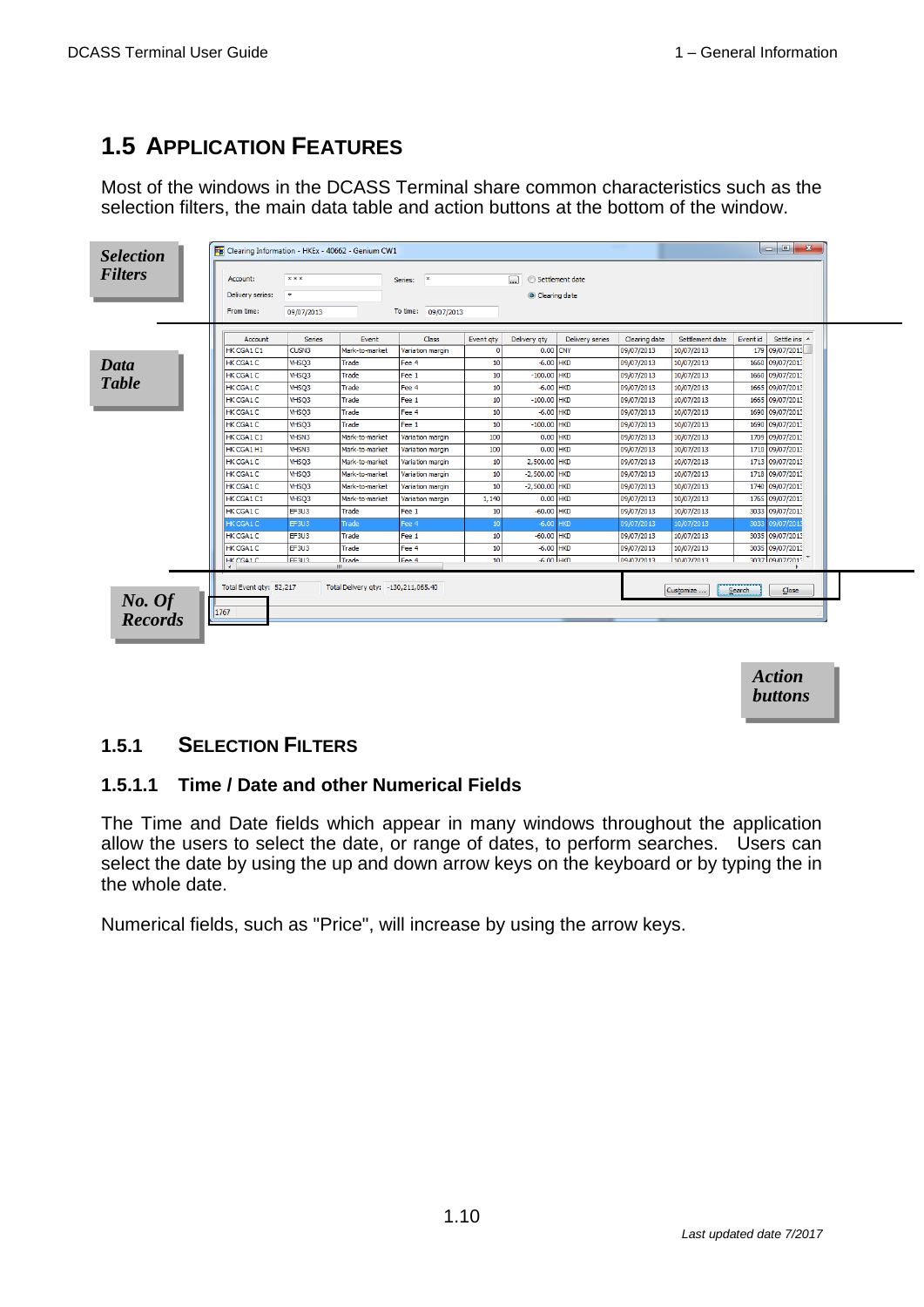### **1.5.1.2 Use of Wildcards**

The asterisk "**\***" is used as a wildcard for searching. It can be used to match any string of text during a search to retrieve the all of the matching results.

*e.g. To display all of the accounts of Clearing Participant CGA1's accounts, a search using "HK CGA1 \*" can be used to retrieve the full list. A search, in a series field, with "XYZ\*W4" can be used to retrieve a list of all series of XYZ put options which expire in November 2014, including XYZ12.00W4, XYZ14.00W4, XYZ16.00W4 etc.*

The percentage "**%**" symbol is used as a wildcard for any single character.

e.g. In the series field, a search using "XYZ12.00%4" can be used to retrieve a list of all *series of XYZ options with a strike price of 12.00 which expire in 2014.*

#### **1.5.1.3 Account Field**

In DCASS, all account names are comprised of three parameters, each separated by a space among them, viz., the country code, participant code and the account code *e.g. HK CDA1 C1*.

If only the account code is entered, *i.e. just "C1"*, the system will automatically insert the preceding country code and the terminal's participant code. *E.g. simply entering "C1" will become "HK CDA1 C1" for the Clearing Participant CDA1.*

#### **1.5.1.4 Check boxes**

Many selection filters include checkboxes. Marking a checkbox indicates that that option will be included in the search. Leaving all checkboxes unchecked is equivalent to have them all checked.

### **1.5.2 DATA TABLE**

#### **1.5.2.1 Selecting Rows of Data**

Highlighting rows in the data table make them available for the functions for the particular window or from their respective right-click menus.

To select a single row of data in a window, click on it to highlight it. Clicking on an already highlighted row will deselect it.

To select more than one consecutive row, left-click down on one row and drag the mouse pointer to add rows to the selection and then release the mouse button. Holding down the "Shift" key on the keyboard has the same effect as the left mouse button.

To select multiple rows individually, hold down the "Ctrl" key on the keyboard and click on the rows to add them to the selection individually.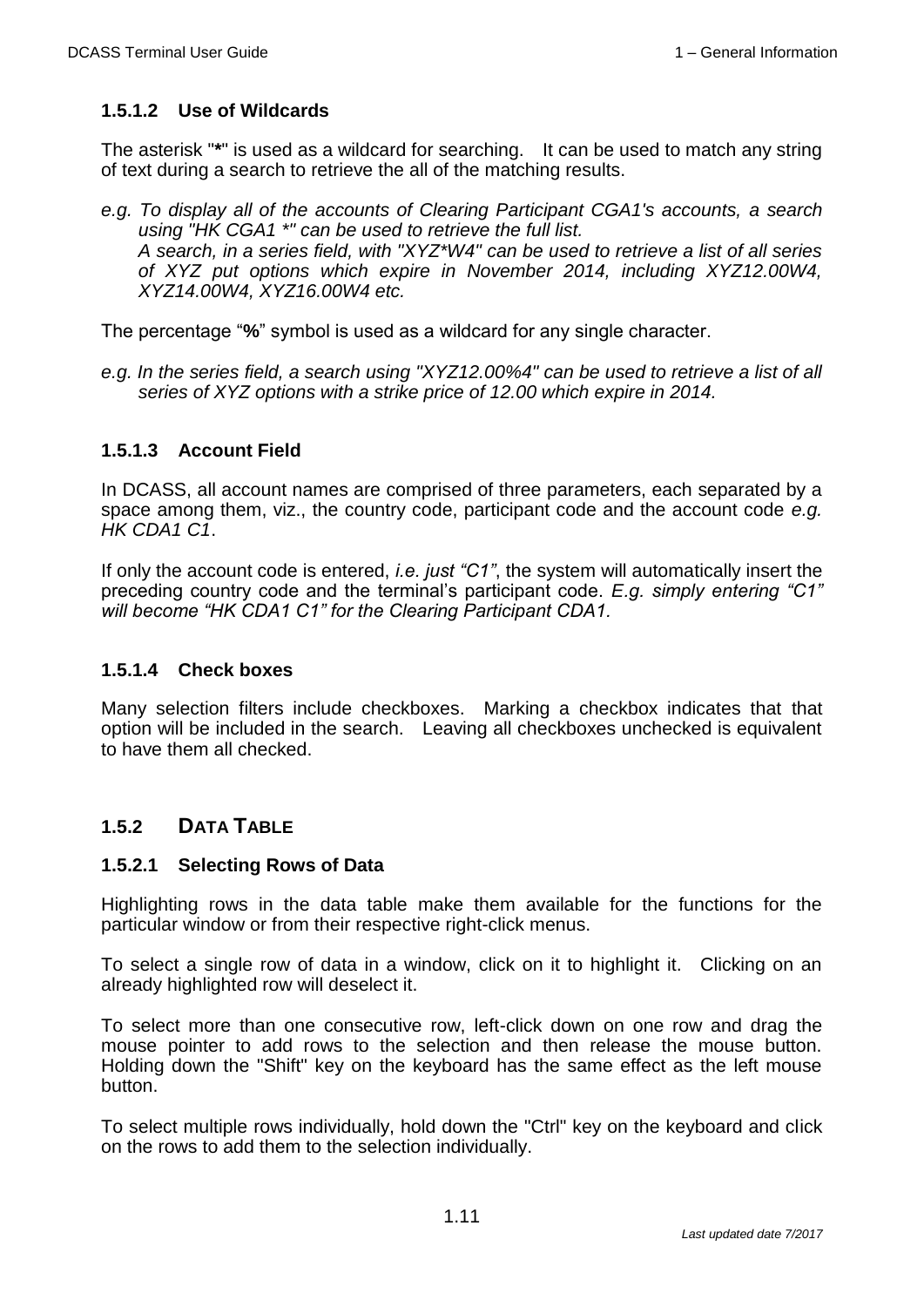In most of the Data Table areas, right clicking will bring up a short-cut menu which contains additional features available to the particular window (*e.g. Rectify Trade…*) as well as some that are common to many windows (*e.g. Columns, Sorting etc.*).

| A1 |    | <b>ALC6.00X7</b><br>フフド  |  |
|----|----|--------------------------|--|
| A1 | н١ | Rectify Trade…           |  |
| A1 | н١ | Exercise Request         |  |
| A1 | Н٨ | Trail APT<br>Give up…    |  |
| P1 | н۱ |                          |  |
| A1 | AL | Columns<br>Print         |  |
| P1 | СH | Sorting                  |  |
| A1 | AL | Copy                     |  |
| P1 | СH | Copy All                 |  |
| A1 | н١ | Select All               |  |
| P1 | СH | Font                     |  |
|    |    | 'OC<br><b>00V7</b><br>ኅባ |  |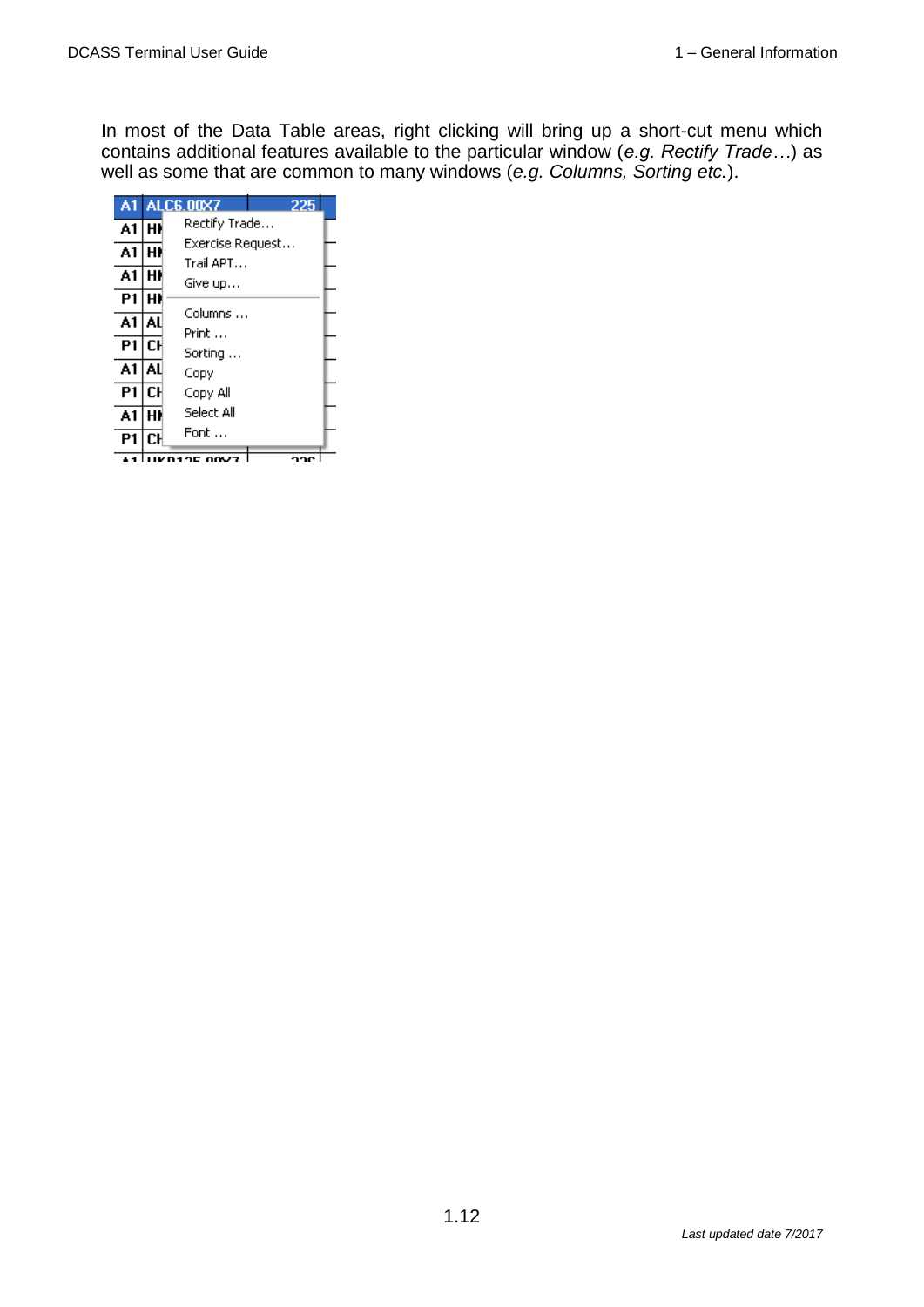#### **1.5.2.2 Viewing a Single Record**

In a table of data, double-clicking on a record will open up the Details window displaying all the information for that record.

| <b>Details</b>                                                                      | х                                          |
|-------------------------------------------------------------------------------------|--------------------------------------------|
| Account<br>Auto netting<br><b>Account Alias</b><br>Journal number<br>Custodian bank | HK CGA1 C1                                 |
| Confirmation by<br>Created<br>Modified                                              | 18/03/2013 16:49:46<br>18/03/2013 17:16:56 |
| <b>State</b><br><b>Emptied</b> to<br>Fee type<br><b>Account text</b>                | Active<br><b>OTHERS</b>                    |
| Nationality<br><b>Read access</b><br>Position account<br>Account type               | None<br><b>OMNIBUS</b>                     |
| Settlement account<br>Risk currency<br><b>Risk conversion</b>                       | Default                                    |
| Risk margin net<br>Investor type<br>Margin account                                  | HK CGA1 CNET                               |
| Trade account                                                                       | Close                                      |

#### **1.5.2.3 Columns**

The Columns feature enables users to select which columns of data they wish to display for the current window.

| <b>Columns</b><br><b>CONTRACTOR</b>                                                                                                                                                        |                                                                                                                                                                                               |                                    | $\mathbf{x}$         |
|--------------------------------------------------------------------------------------------------------------------------------------------------------------------------------------------|-----------------------------------------------------------------------------------------------------------------------------------------------------------------------------------------------|------------------------------------|----------------------|
| Hidden columns<br>Account type<br>Investor type<br>Margin account<br>Position account<br><b>Risk conversion</b><br>Risk currency<br>Risk margin net<br>Settlement account<br>Trade account | Displayed columns<br>Account<br>Auto netting<br>$Add \rightarrow$<br>Account Alias<br>Journal number<br>Custodian bank<br><- Remove<br>Confirmation by<br>Created<br>Modified<br><b>State</b> | ▲<br>⋿<br>$\overline{\phantom{a}}$ | Move up<br>Move down |
|                                                                                                                                                                                            |                                                                                                                                                                                               | <br>ПK<br>                         | Cancel               |

The "Hidden Columns" field lists the columns that are not shown while the "Displayed Columns" field lists the columns that are currently displayed in the table.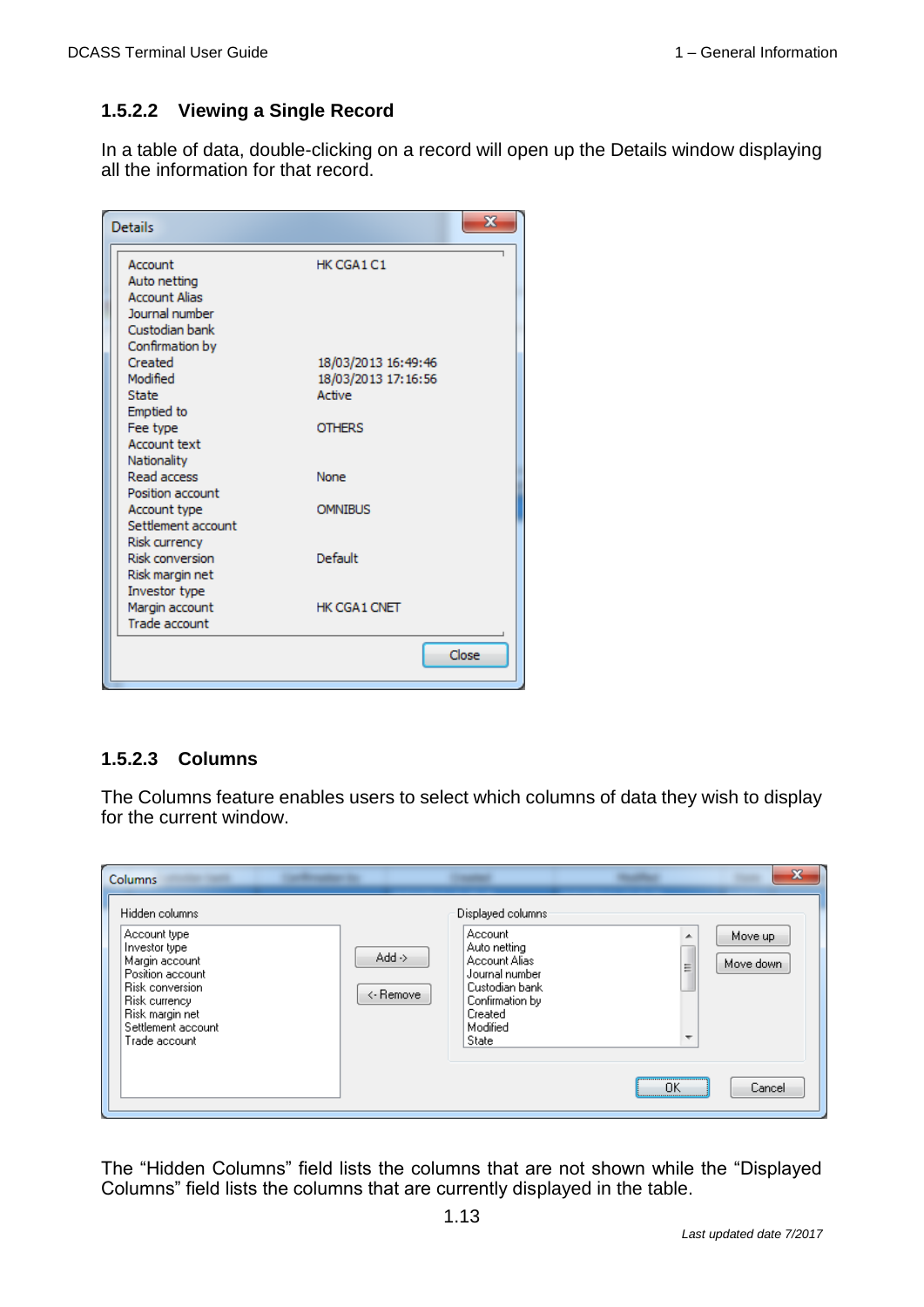Column names can be shuffled between the "Hidden Columns" and the "Displayed Columns" by selecting the desired column and clicking **<Add>** or **<Remove>** button. In addition, the order of the Displayed Columns can be re-arranged by clicking the <**Move up**> or <**Move down**> button.

#### **1.5.2.4 Print**

The "Print" option opens up a standard Print Setup window allowing users to select printers and other print options on their computers. The data in the current window will be printed.

#### **1.5.2.5 Sorting**

The "Sorting" function will produce a window which allows users to select one to three sorting order(s) for the data in the current window. Alternatively, for single sorting order, users can just click the column title in the active window and the system will sort the whole data table in the ascending order of that data field under that column title. Clicking the column title repeatedly will toggle the sorting order between ascending and descending.

| X<br>Sort           |  |
|---------------------|--|
| Sort by<br>Series   |  |
| Then by<br>As of    |  |
| Then by<br>Modified |  |
| 0K<br>Cancel        |  |

#### **1.5.2.6 Copy & Copy All**

The "Copy" function will copy the currently highlighted row(s) to the clipboard, allowing it to be pasted onto other applications. The "Copy All" function works similarly and will copy the entire table of data.

Please note that the select and copy functions are available for most windows but not all.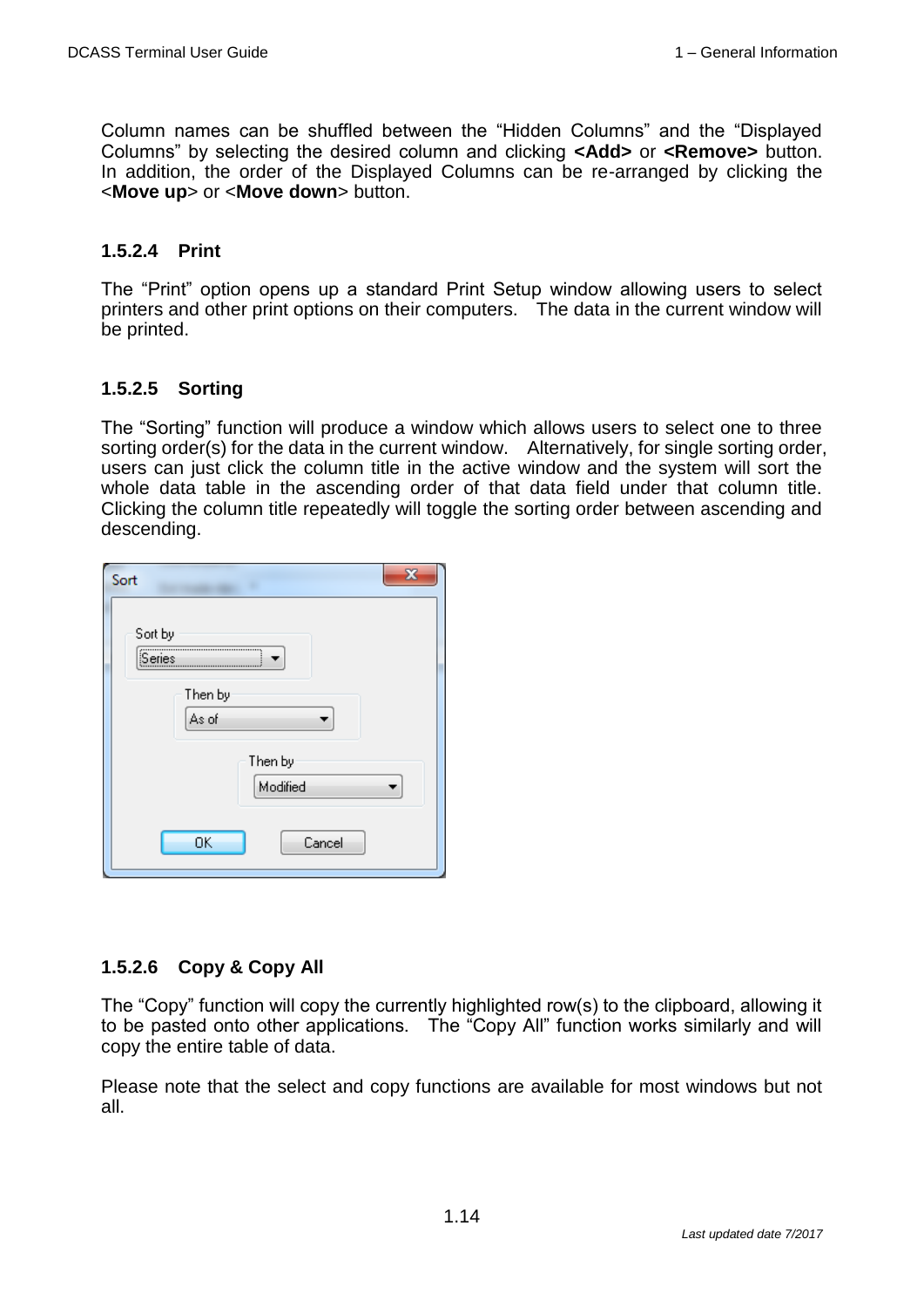## **1.6 OTHERS**

### **1.6.1 GENERAL PROPERTIES**

The General Properties window is accessed from the menu "Edit" – "Properties". **Most of the information in this window should be kept intact and should only be changed under the instruction of HKEX**. For example, the information in "Connection" should not be changed without instruction from HKEX.

Clearing Participants can change the following three settings:

- 1) Reports: Change the default target location for the "Save as…" command (See section 5.2.1)
- 2) Clearing Message: Set the visible and sound notification for clearing message
- 3) Data Table Font: Change the font of the Data Table

| $\mathbf{x}$<br><b>General Properties</b>                                                                                                       | $\mathbf{x}$<br><b>General Properties</b>                                                                                                                                                |
|-------------------------------------------------------------------------------------------------------------------------------------------------|------------------------------------------------------------------------------------------------------------------------------------------------------------------------------------------|
| Client configuration<br>User configuration                                                                                                      | User configuration                                                                                                                                                                       |
| Connection<br>192.168.212.80<br>Server:<br>碣<br>Socket: 2123                                                                                    | Client configuration<br>$\overline{2}$<br><b>Clearing Message</b><br><b>Notitications</b><br><b>Wisible notification</b><br>Holding<br>Sound Notification<br>Browse                      |
| Mail<br>Use built-in SMTP when sending mail<br>SMTP-server:<br>Reports<br>T<br>C:\Users\Public\Nasdaq OMX\CW1\40662\Reports\1<br>पा⊽<br>Browse. | <b>Business Alert</b><br>Meible potitiontion<br><b>THROHIQUOI</b><br>Sound Notification<br>Waming<br>Error<br><b>Browse</b><br>Data Table Font<br>3<br>Name: Tahoma<br>Change<br>Size: 8 |
| Interface files<br>⊕ไ<br>C:\Users\Public\Nasdaq<br>OMX\CW1\40662\InterfaceFiles\1<br>Browse                                                     | Mail<br>Display name:<br>E-mail address:                                                                                                                                                 |
| OK<br>Cancel<br><b>Apply</b>                                                                                                                    | OK<br>Cancel<br>Apply                                                                                                                                                                    |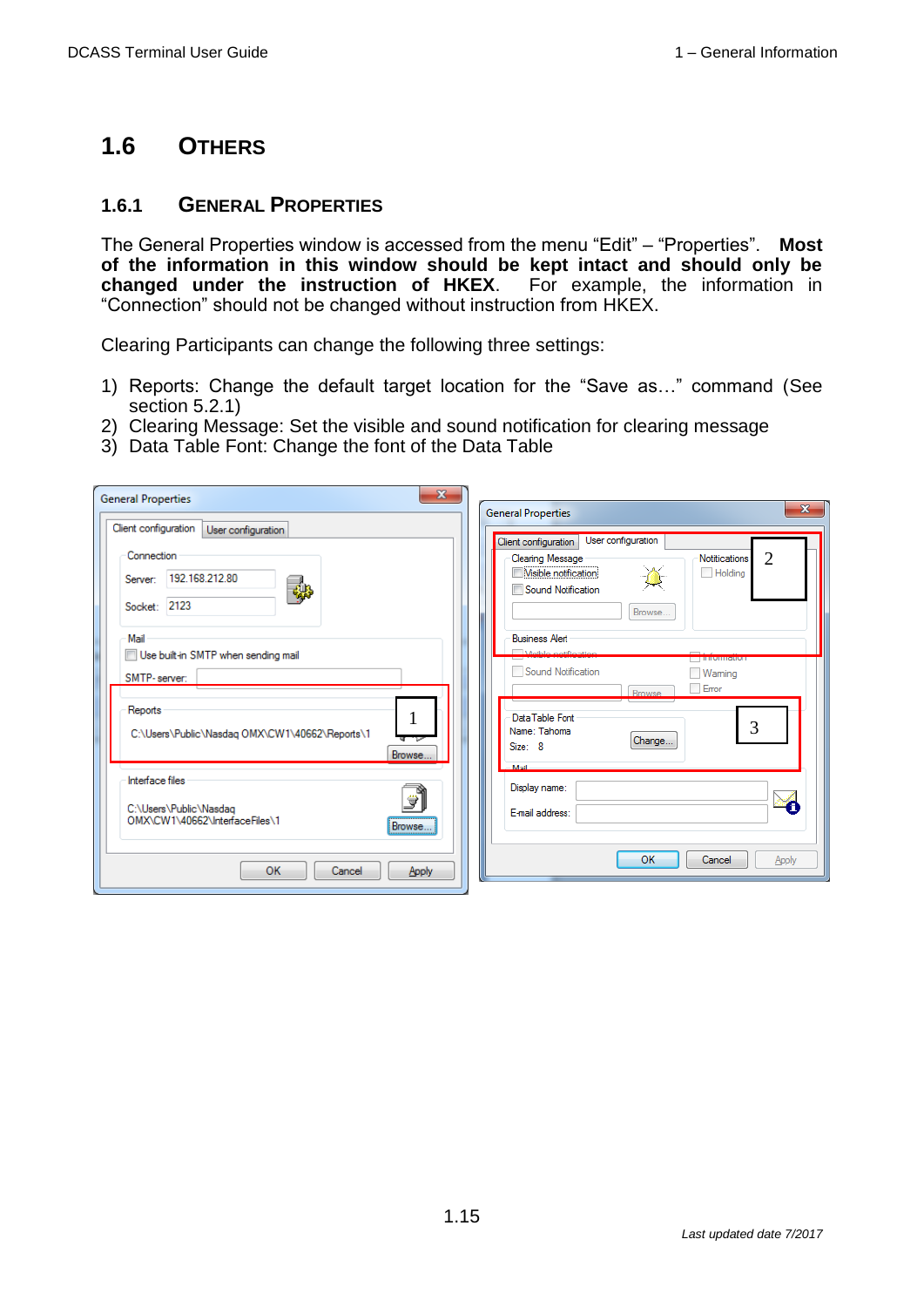### **1.6.2 CONNECTION INFORMATION**

Clicking on the W button opens up the Connection Information window. It displays the connection information about the current login session and the status of the connection. "Client" is the name of DCASS Terminal User. "User" is the name of DCASS Server User.

| <b>Connection Information</b>          | x |
|----------------------------------------|---|
| OMnet                                  |   |
| Client: BU_CGA1101                     |   |
| User: BO_CGA1001 (HKCGA1 B_101)        |   |
| Gateway host: 10.161.5.37 (Production) |   |
| Gateway socket: 12024                  |   |
| Business date: 09/07/2013              |   |
| OMex version:                          |   |
| Genium workstation Server              |   |
| Node: gcws01                           |   |
| Socket: 2123                           |   |
| Start time: 04:30:00                   |   |
| Stop time: 23:50:00                    |   |
| Holiday: No                            |   |
| <b>Connected: Yes</b>                  |   |
|                                        |   |
|                                        |   |
|                                        |   |
|                                        |   |

#### **1.6.3 ABOUT**

Clicking on  $\frac{1}{2}$  the button opens up the About window. This window contains information about the current version of the DCASS software.

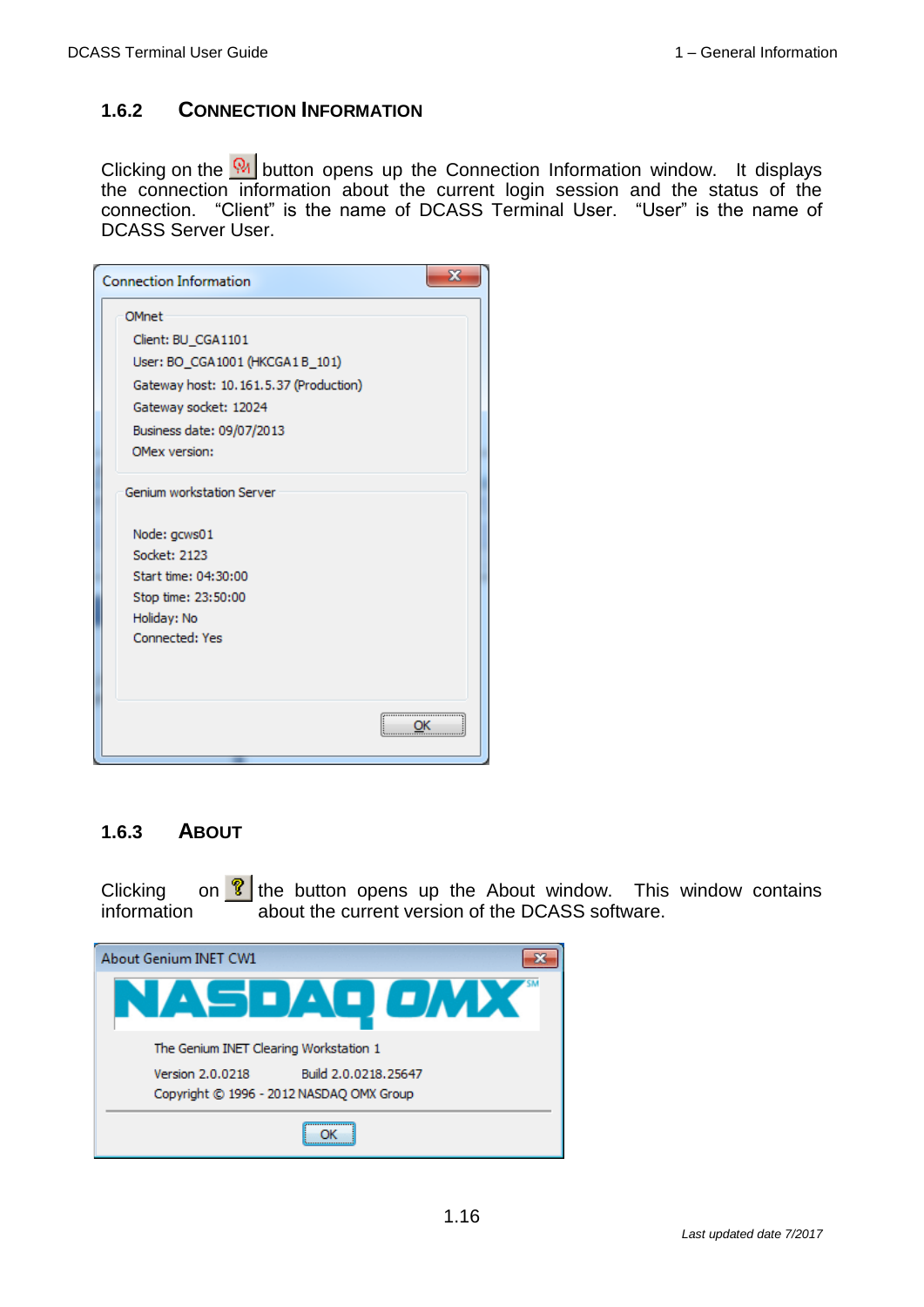### **1.6.4 DISCONNECTION**

If the DCASS Terminal loses connection with the DCASS Server, a message will appear to inform users that the connection has been lost.



The message "Not connected to server" will scroll across the bottom of the main menu.

| <b>ic</b><br>$\mathbb{E}$ [Connecting to Server] HKEx - 40662 - Genium INET Clearing Workstation 1 - 2.0.0801.406 |        |      |  |  |  |  |  |                      |  |    |  |
|-------------------------------------------------------------------------------------------------------------------|--------|------|--|--|--|--|--|----------------------|--|----|--|
| File<br>Edit                                                                                                      | Window | Help |  |  |  |  |  |                      |  |    |  |
| 區                                                                                                                 |        |      |  |  |  |  |  |                      |  |    |  |
| Genium                                                                                                            |        |      |  |  |  |  |  | Not connected to ser |  | ΝU |  |

When receiving a large volume of trade information, the DCASS Server may log out the DCASS Terminal. For example, when a user performs APT trade involving several hundred of trades, the DCASS Server will be busy in handling the APT operation and may be disconnected from the DCASS Terminal. Once the DCASS Server completes its internal operation, user will have to re-login the DCASS Terminal.

On non-business days, the DCASS Server will not be connected to the DCASS Host. If Clearing Participants try to login, the following message will be given.

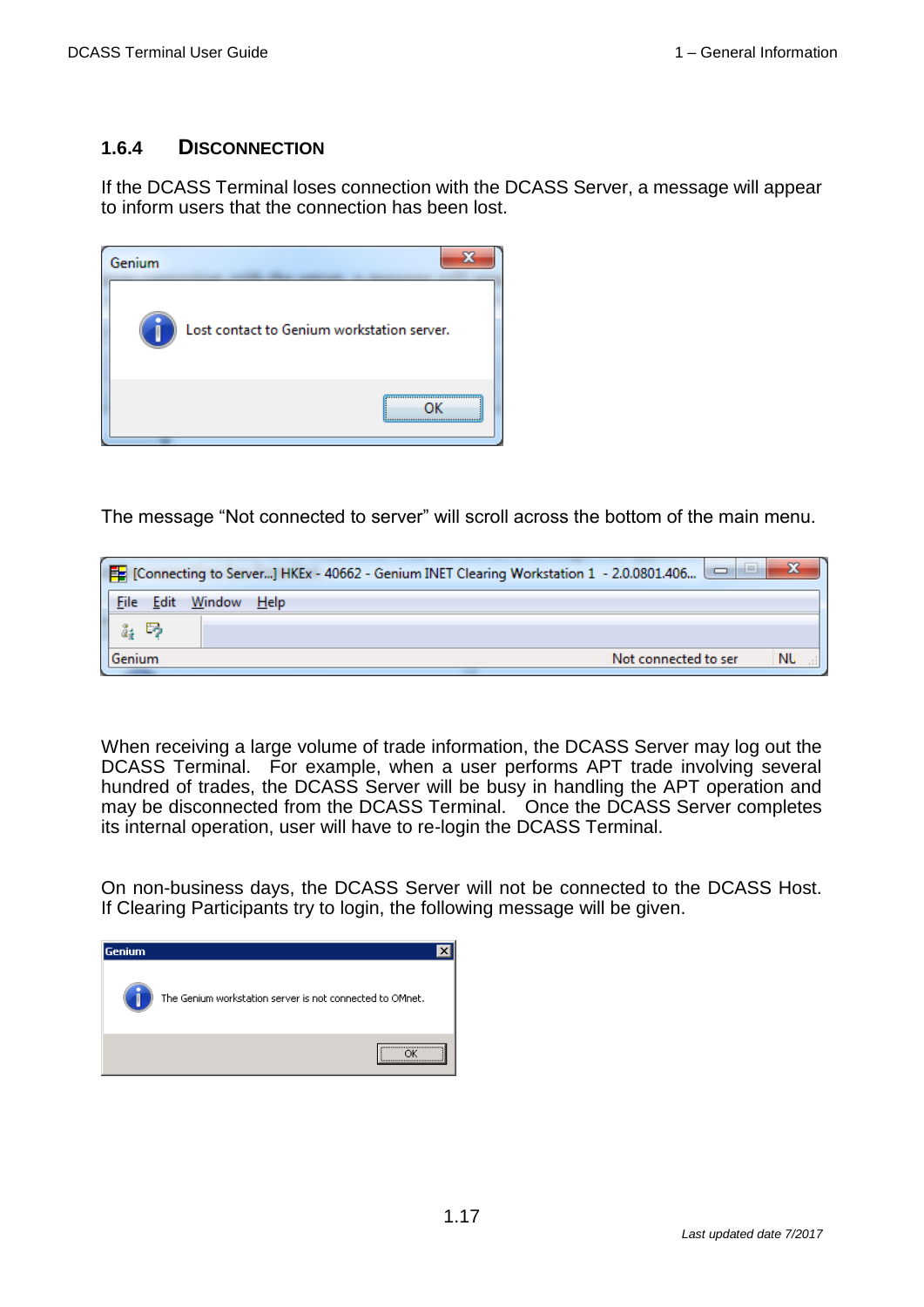"Not Connected to OMnet" will be displayed on the top of DCASS Terminal to remind Clearing Participants about the connection status. Since the DCASS Server is not connected to the DCASS Host, information provided may not be up-to-dated.



## **1.6.5 DCASS HOUSE KEEPING**

#### **1.6.5.1 Reboot of DCASS Server**

It is advised that Clearing Participants should reboot the DCASS Server on a regular basis. HKEX recommends Clearing Participants to reboot the DCASS Server on every weekend any time no later than Sunday, 12:00 a.m. mid-night (HK time).

#### **1.6.5.2 Database Monitoring**

By default, DCASS Server will keep trade and delivery records in the past 2 weeks in DCASS database by performing housekeeping job. In case of database reload due to new installation or database recovery, DCASS Server will try to download 2 weeks data from DCASS Host. DCASS Host will not keep 2 weeks data for all markets, as it has different housekeeping mechanism. But at least records for non-expired series in the past 5 business days will be available for DCASS Server to download.

To ensure normal database size and smooth operations of DCASS Server, Clearing Participants are advised to perform the following procedures **on monthly basis** (e.g. on the first business day of each month) to monitor the database size usage of the DCASS Server. Such regular monitoring will enable the Clearing Participant to discover any abnormal growth in the size of the DCASS database, where an abnormally large database could result in operation failure of the DCASS Server used by the Clearing Participant.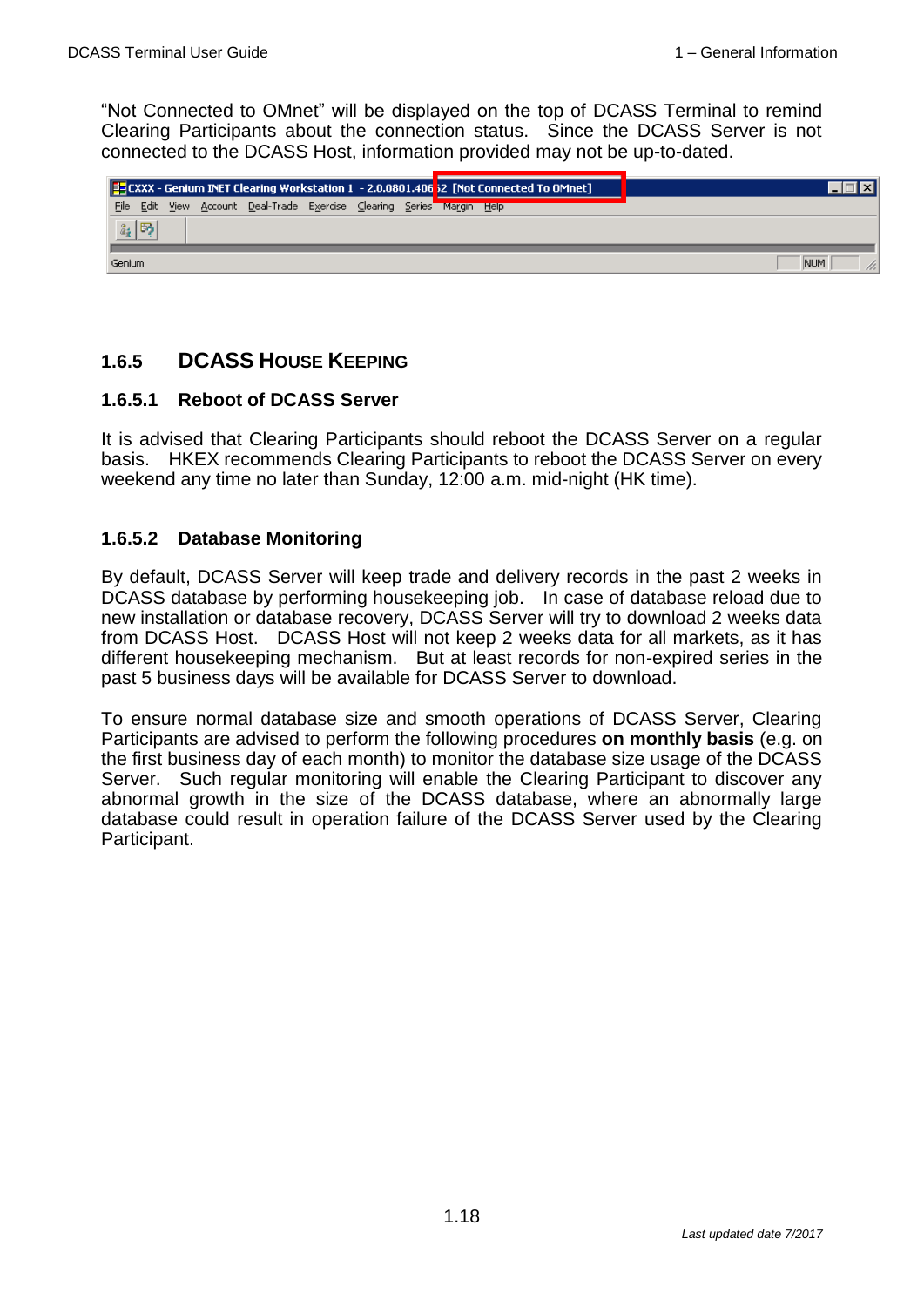#### **Procedures to monitor DCASS DATABASE SIZE**

- 1) Logon DCASS Server
- 2) Go to the database directory, the path is

#### **C:\Users\Public\NASDAQ OMX\CW1\40662\Database\1**

| I 1                                                                      |                                                      |                                                    |                                        |                          | $\Box$                   |
|--------------------------------------------------------------------------|------------------------------------------------------|----------------------------------------------------|----------------------------------------|--------------------------|--------------------------|
|                                                                          | $\star$ CW1 $\star$ 40662 $\star$ Database $\star$ 1 | $\left  \cdot \right $<br>$\overline{\phantom{a}}$ | Search 1                               |                          | $\vert \mathbf{Q} \vert$ |
| Include in library $\blacktriangledown$<br>Organize $\blacktriangledown$ | Share with $\;$                                      | New folder                                         |                                        | 第▼ 1                     | $\circledcirc$           |
| <b>x</b> Favorites                                                       | Name <sup>+</sup>                                    | Date modified                                      | Type                                   | Size                     |                          |
| Desktop<br>Downloads<br>Recent Places<br>螴                               | $\Box$ CW1_db.mdf<br>图 CW1_db_log.ldf                | 5/14/2013 10:16 AM<br>5/14/2013 10:05 AM           | SQL Server Databa<br>SQL Server Databa | 118,784 KB<br>123,648 KB |                          |
| Libraries<br>Documents<br>÷,<br>Music<br>Pictures<br>Videos<br>Ħ         |                                                      |                                                    |                                        |                          |                          |
| Computer<br>$\frac{d}{dx}$ , Local Disk (C:)                             |                                                      |                                                    |                                        |                          |                          |
| <b>Computer Network</b><br>2 items                                       |                                                      |                                                    |                                        |                          |                          |

- 3) Check the size of the file **CW1\_db.mdf** as shown in the above screen dump
- 4) If the file size exceeds 7GB, please inform DCASS Hotline at 2979 7222 as soon as possible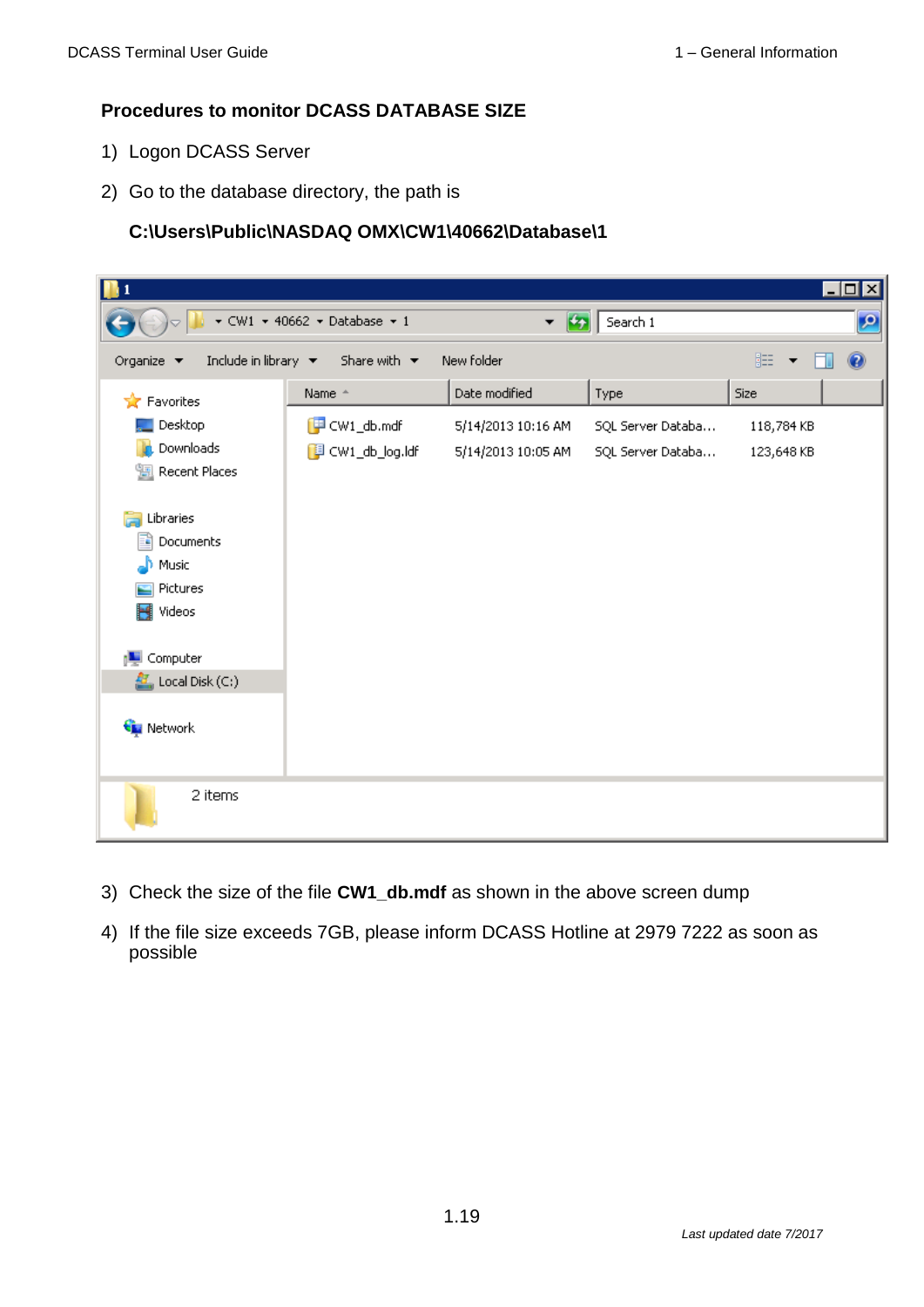## **1.6.6 DCASS TERMINAL BACKUP FACILITIES**

Backup facilities for DCASS are installed at the Backup Centre. Clearing Participants can use the Backup Centre to continue their DCASS activities in the event of breakdown of their own DCASS Servers or other reasons. All functions, such as input and enquiry, will be provided at the Backup Centre. Request for usage of the Backup Centre is subject to availability.

Clearing Participants are required to sign and complete a request form (Form S), and then return it by fax or email to the Clearing House at least 2 hours prior to the System Input Cutoff Time (for T Session) or the T+1 Session Cutoff Time. Clearing Participants must process more than 20 post-trade transactions at the DCASS Backup Centre. Request for processing 20 or less post-trade transactions at the DCASS Backup Centre will not be accepted by the Clearing House. Each Clearing Participant is allowed to use one DCASS Backup Terminal at the Backup Centre at a time and must notify the Clearing House at 2211-6932 after use.

Upon signature verification of Form S, the Clearing House will arrange the DCASS Terminals and have them ready for use in approximately one hour. Trade history for T and T-1 days of the requesting Clearing Participant will be downloaded to a designated DCASS Backup Terminal.

A DCASS Server login ID with naming convention of "BO\_Cxxx7xx"<sup>2</sup> and a DCASS Terminal user login ID with naming convention of "BU\_Cxxx6xx" together with respective login passwords will be granted to the requesting Clearing Participant. Such login IDs are exclusive for Clearing Participant's usage at the Backup Centre only.

Request for usage of the Backup Centre is only valid for the day. Should a Clearing Participant requires to use the Backup Centre on the following day, it should re-apply on the next day.

#### **Location of the Backup Centre is:**

21/F One Exchange Square 8 Connaught Place **Central** Hong Kong

 $\overline{a}$ 

DCASS Hotline: 2979-7222 Email: [posttrade@hkex.com.hk](mailto:posttrade@hkex.com.hk)

#### **Service Hours of the Backup Centre:**

10:00 a.m. to T+1 Session Cutoff Time on each business day (or such time as the Clearing House may determine from time to time)

<sup>2</sup> Where "Cxxx" is DCASS Customer Code of the Clearing Participant